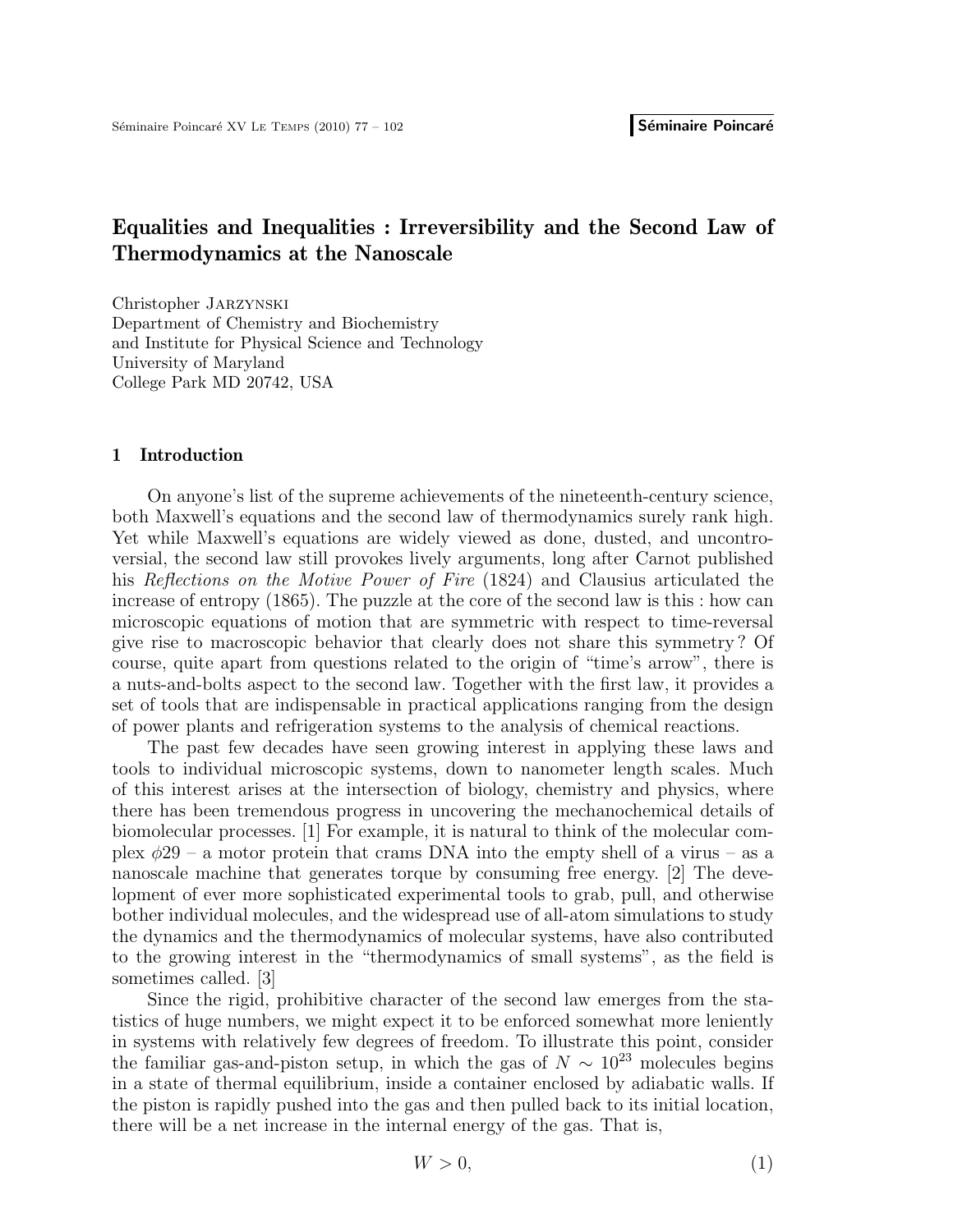where W denotes the work performed by the agent that manipulates the piston. This inequality is not mandated by the underlying dynamics : there certainly exist microscopically viable N-particle trajectories for which  $W < 0$ . However, the probability to observe such trajectories becomes fantastically small for large  $N$ . By contrast, for a "gas" of only a few particles, we would not be surprised to observe – once in a rare while, perhaps – a negative value of work, though we still expect Eq. 1 to hold on average :

$$
\langle W \rangle > 0. \tag{2}
$$

The angular brackets here and below denote an average over many repetitions of this hypothetical process, with the tiny sample of gas re-equilibrated prior to each repetition.

This example suggests the following perspective : as we apply the tools of thermodynamics to ever smaller systems, the second law becomes increasingly blurred. Inequalities such as Eq. 1 remain true on average, but statistical fluctuations around the average become ever more important as fewer degrees of freedom come into play.

This picture, while not wrong, is incomplete. It encourages us to dismiss the fluctuations in  $W$  as uninteresting noise that merely reflects poor statistics (small N). As it turns out, these fluctuations themselves satisfy rather strong, interesting and useful laws. For example, Eq. 2 can be replaced by the equality,

$$
\langle e^{-W/k_B T} \rangle = 1,\tag{3}
$$

where T is the temperature at which the gas is initially equilibrated, and  $k_B$  is Boltzmann's constant. If we additionally assume that the piston is manipulated in a time-symmetric manner, e.g. pushed in at a constant speed and then pulled out at the same speed, then the statistical distribution of work values  $\rho(W)$  satisfies the symmetry relation

$$
\frac{\rho(+W)}{\rho(-W)} = e^{W/k_B T}.\tag{4}
$$

The validity of these results depends neither on the number of molecules in the gas, nor (surprisingly !) on the rate at which the process is performed.

I have used the gas and piston out of convenience and familiarity, but the predictions illustrated here by Eqs. 3 and 4 – and expressed more generally by Eqs. 15 and 30 below – are not specific to this particular example. They apply to any system that is driven away from equilibrium by the variation of mechanical parameters, under relatively standard assumptions regarding the initial equilibrium state and the microscopic dynamics. Moreover, they belong to a larger collection of recently derived theoretical predictions, which pertain to fluctuations of work, [4, 5, 6, 7, 8, 9] entropy production, [10, 11, 12, 13, 14, 15, 16, 17, 18] and other quantities [19, 20] in systems far from thermal equilibrium. While these predictions go by various names, both descriptive and eponymous, the term *fluctuation theorems* has come to serve as a useful label encompassing the entire collection of results. There is by now a large body of literature on fluctuation theorems, including reviews and pedagogical treatments. [21, 22, 23, 24, 25, 26, 3, 27, 28, 29, 30, 31, 32, 33, 34, 35, 36, 37, 38]

In my view these are not results that one might naturally have obtained, by starting with a solid understanding of macroscopic thermodynamics and extrapolating down to small system size. Rather, they reveal genuinely new, nanoscale features of the second law. My aim in this review is to elaborate on this assertion. Focusing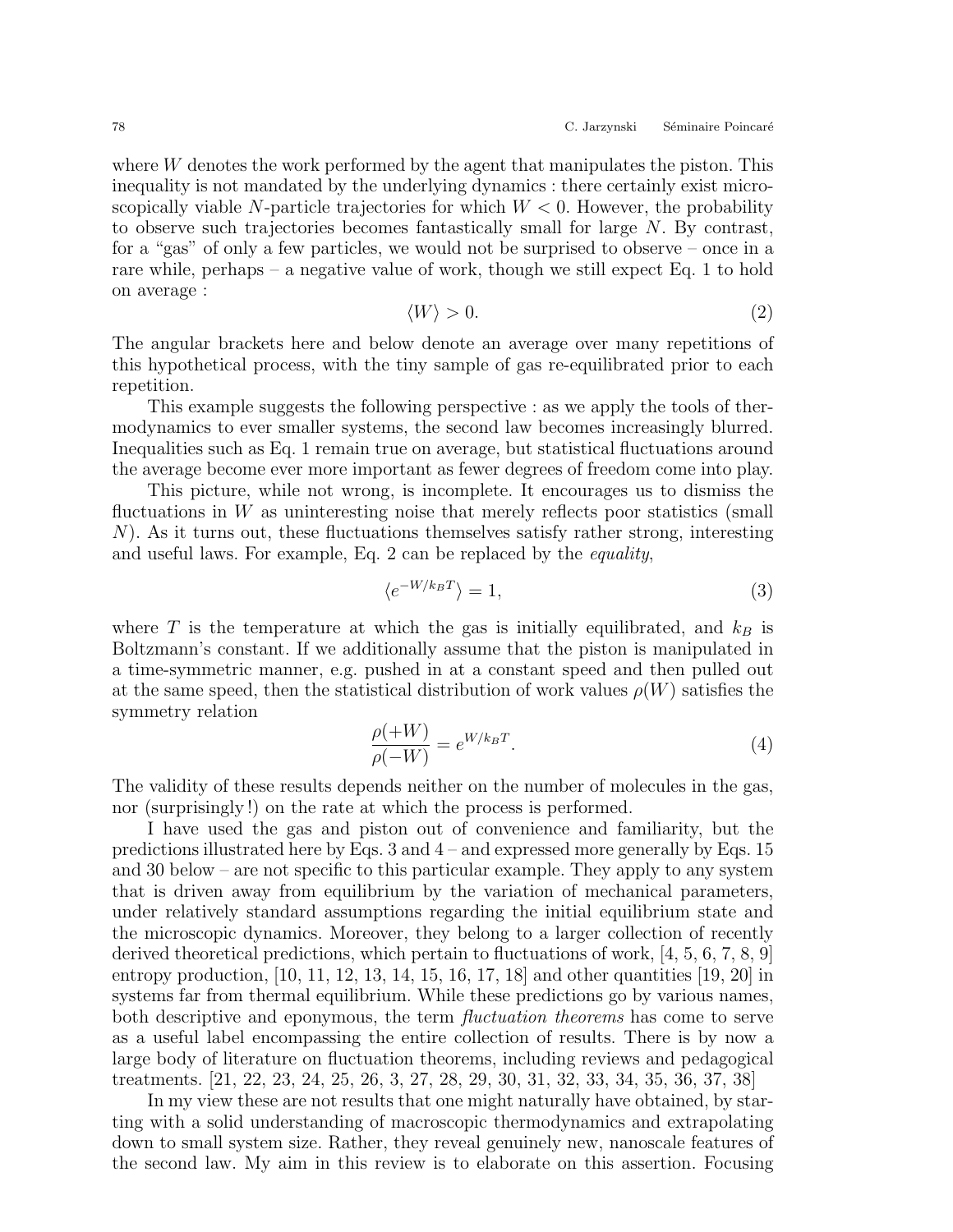on those fluctuation theorems that describe the relationship between work and free energy – these are sometimes called *nonequilibrium work relations* – I will argue that they have refined our understanding of dissipation, hysteresis, and other hallmarks of thermodynamic irreversibility. Most notably, when fluctuations are taken into account, inequalities that are related to the second law (e.g. Eqs. 5, 24, 28, 35) can be rewritten as equalities (Eqs. 15, 25, 30, 31). Among the "take-home messages" that emerge from these developments are the following :

- Equilibrium information is subtly encoded in the microscopic response of a system driven far from equilibrium.
- Surprising symmetries lurk beneath the strong hysteresis that characterizes irreversible processes.
- Physical measures of dissipation are related to information-theoretic measures of irreversibility.
- The ability of thermodynamics to set the direction of time's arrow can be quantified.

Moreover, these results have practical applications in computational thermodynamics and in the analysis of single-molecule manipulation experiments, as discussed briefly in Section 8.

Section 2 of this review introduces definitions and notation, and specifies the framework that will serve as a paradigm of a thermodynamic process. Sections 3 - 6 address the four points listed above, respectively. Section 7 discusses how these results relate to fluctuation theorems for entropy production. Finally, I conclude in Section 8.

## 2 Background and Setup

This section establishes the basic framework that will be considered, and introduces the definitions and assumptions to be used in later sections.

## 2.1 Macroscopic thermodynamics and the Clausius inequality

Throughout this review, the following will serve as a paradigm of a nonequilibrium thermodynamic process.

Consider a finite, classical system of interest in contact with a thermal reservoir at temperature T (e.g. a rubber band surrounded by air), and let  $\lambda$  denote some externally controlled parameter of the system (the length of the rubber band). I will refer to  $\lambda$  as a *work parameter*, since by varying it we perform work on the system. The notation  $[\lambda, T]$  will specify an equilibrium state of the system. Now imagine that the system of interest is prepared in equilibrium with the reservoir, at fixed  $\lambda = A$ , that is in state  $[A, T]$ . Then from time  $t = 0$  to  $t = \tau$  the system is perturbed, perhaps violently, by varying the parameter with time, ending at a value  $\lambda = B$ . (The rubber band is rapidly stretched.) Finally, from  $t = \tau$  to  $t = \tau^*$  the work parameter is held fixed at  $\lambda = B$ , allowing the system to re-equilibrate with the thermal reservoir and thus relax to the state  $[B, T]$ .

In this manner the system is made to evolve from one equilibrium state to another, but in the interim it is generally driven away from equilibrium. The Clausius inequality of classical thermodynamics [39] then predicts that the external work performed on the system will be no less than the free energy difference between the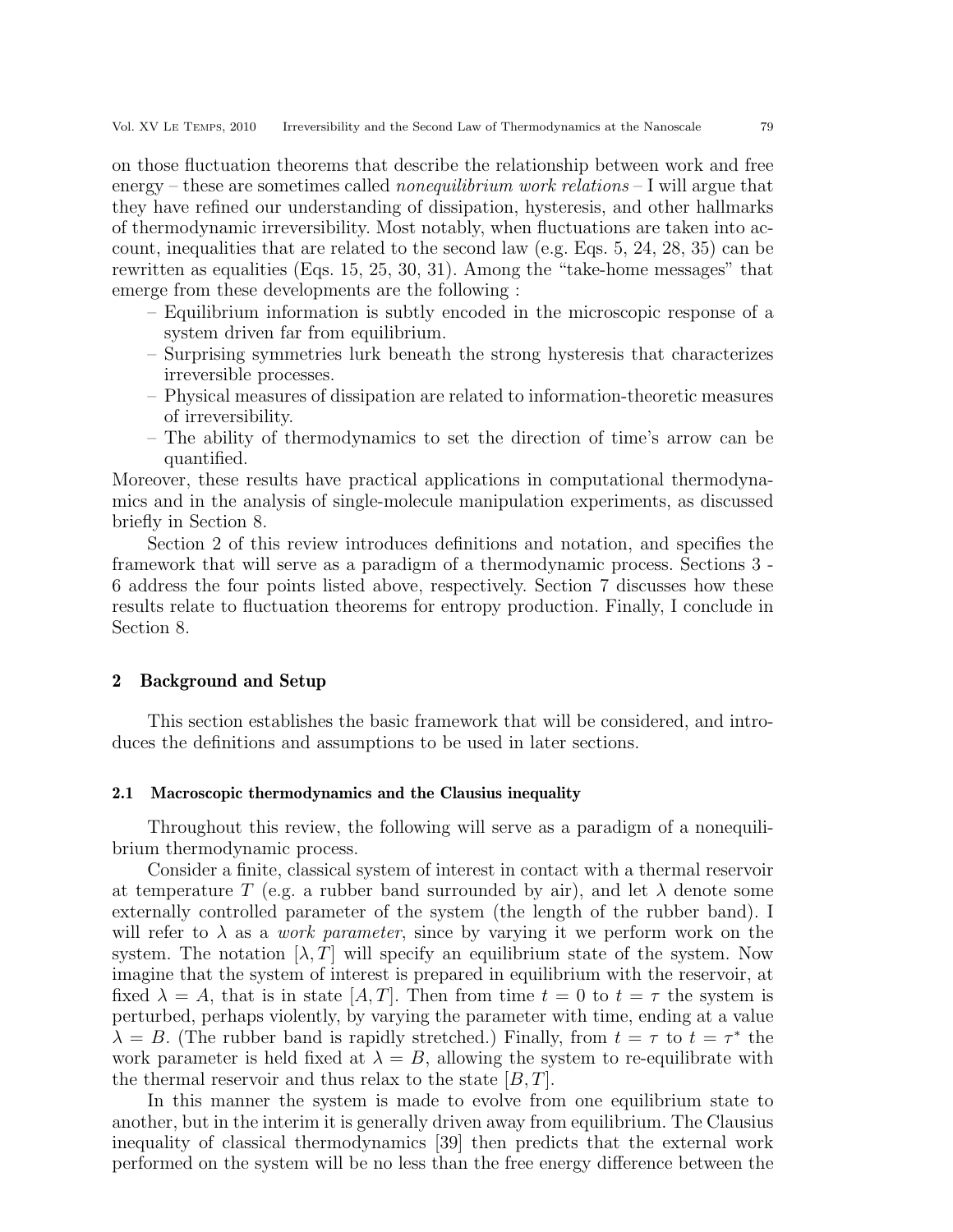80 C. Jarzynski Séminaire Poincaré

terminal states :

$$
W \ge \Delta F \equiv F_{B,T} - F_{A,T} \tag{5}
$$

Here  $F_{\lambda,T}$  denotes the Helmholtz free energy of the state  $[\lambda, T]$ . When the parameter is varied slowly enough that the system remains in equilibrium with the reservoir at all times, then the process is reversible and isothermal, and  $W = \Delta F$ .

Eq. 5 is the essential statement of the second law of thermodynamics that will apply in Sections 3 - 6 of this review. Of course, not all thermodynamic processes fall within this paradigm, nor is Eq. 5 the broadest formulation of the Clausius inequality. However, since complete generality can impede clarity, I will focus on the class of processes described above. Most of the results presented in the following sections apply also to more general thermodynamic processes – such as those involving multiple thermal reservoirs or nonequilibrium initial states  $-$  as I will briefly mention in Section 7.

Three comments are now in order, before moving down to the nanoscale.

(1) As the system is driven away from equilibrium, its temperature may change or become ill-defined. The variable  $T$ , however, will always denote the *initial* temperature of the system and thermal reservoir.

(2) No external work is performed on the system during the re-equilibration stage,  $\tau < t < \tau^*$ , as  $\lambda$  is held fixed. In this sense the re-equilibration stage is somewhat superfluous : Eq. 5 remains valid if the process is considered to end at  $t = \tau$  – even if the system has not yet re-equilibrated with the reservoir ! – provided we always define  $\Delta F$  to be a free energy difference between the equilibrium states  $[A, T]$  and  $[B, T]$ .

(3) While in general it is presumed that the system remains in thermal contact with the reservoir for  $0 < t < \tau$ , the results discussed in this review are also valid if the system is isolated from the reservoir during this interval.

## 2.2 Microscopic definitions of work and free energy

Now let us "scale down" this paradigm to small systems, with an eye toward incorporating statistical fluctuations. Consider a framework in which the system of interest and the thermal reservoir are represented as a large collection of microscopic, classical degrees of freedom. The work parameter  $\lambda$  is an additional coordinate describing the position or orientation of a body – or some other mechanical variable such as the location of a laser trap in a single-molecule manipulation experiment [27] – that interacts with the system of interest, but is controlled by an external agent. This framework is illustrated with a toy model in Fig. 1. Here the system of interest consists of the three particles represented as open circles, whose coordinates  $z_i$  give distances from the fixed wall. The work parameter is the fourth particle, depicted as a shaded circle at a distance  $\lambda$  from the wall.

Let the vector **x** denote a microscopic state of the system of interest, that is the configurations and momenta of its microscopic degrees of freedom ; and let y similarly denote a microstate of the thermal reservoir. The Hamiltonian for this collection of classical variables is assumed to take the form

$$
\mathcal{H}(\mathbf{x}, \mathbf{y}; \lambda) = H(\mathbf{x}; \lambda) + H_{\text{env}}(\mathbf{y}) + H_{\text{int}}(\mathbf{x}, \mathbf{y})
$$
(6)

where  $H(\mathbf{x}; \lambda)$  represents the energy of the system of interest – including its interaction with the work parameter –  $H_{\text{env}}(\mathbf{y})$  is the energy of the thermal environment,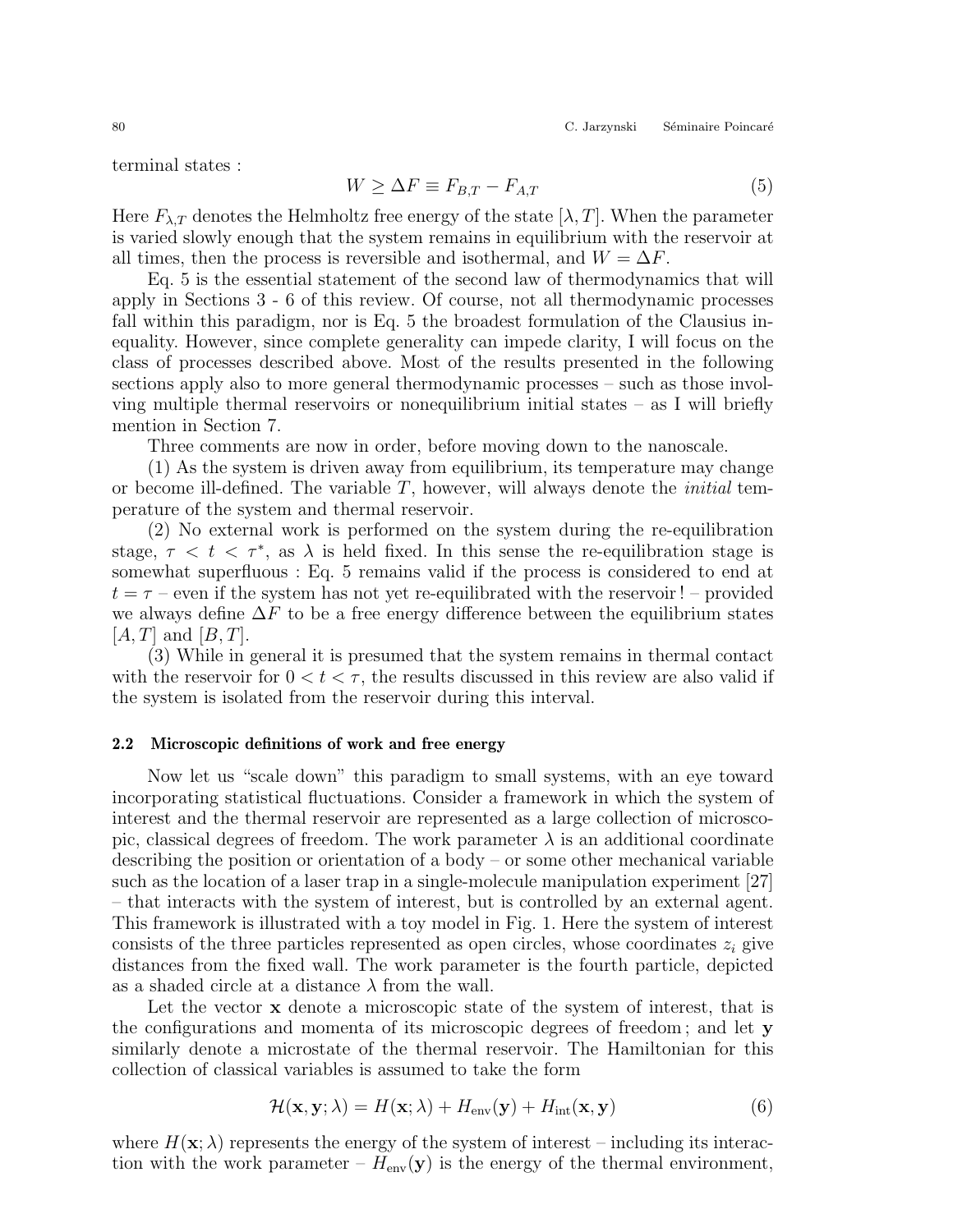

Figure 1 – Illustrative model. The numbered circles constitute a three-particle system of interest, with coordinates  $(z_1, z_2, z_3)$  giving the distance of each particle from the fixed wall, as shown for  $z_1$ . The shaded particle is the work parameter, whose position  $\lambda$  is manipulated externally. The springs represent particle-particle (or particle-wall) interactions. The system of interest interacts with a thermal reservoir whose degrees of freedom are not shown.

and  $H_{\text{int}}(\mathbf{x}, \mathbf{y})$  is the energy of interaction between system and environment. For the toy model in Fig. 1,  $\mathbf{x} = (z_1, z_2, z_3, p_1, p_2, p_3)$  and we assume

$$
H(\mathbf{x}; \lambda) = \sum_{i=1}^{3} \frac{p_i^2}{2m} + \sum_{k=0}^{3} u(z_{k+1} - z_k)
$$
(7)

where  $u(\cdot)$  is a pairwise interaction potential,  $z_0 \equiv 0$  is the position of the wall, and  $z_4 \equiv \lambda$  is the work parameter.

Now imagine a process during which the external agent manipulates the work parameter according to a protocol  $\lambda(t)$ . As the parameter is displaced by an amount  $d\lambda$ , the change in the value of H due to this displacement is

$$
dW \equiv d\lambda \frac{\partial H}{\partial \lambda}(\mathbf{x}; \lambda)
$$
 (8)

Since  $d\lambda \cdot \partial H/\partial \lambda$  is the work required to displace the coordinate  $\lambda$  against a force  $-\partial H/\partial\lambda$ , we interpret Eq. 8 to be the work performed by the external agent in effecting this small displacement. [40] Over the entire process, the work performed by the external agent is :

$$
W = \int dW = \int_0^{\tau} dt \,\dot{\lambda} \,\frac{\partial H}{\partial \lambda}(\mathbf{x}(t); \lambda(t)) \tag{9}
$$

where the trajectory  $\mathbf{x}(t)$  describes the evolution of the system of interest. This will be the microscopic definition of work that will be used throughout this review. (For discussions and debates related to this definition, see Refs. [40, 41, 42, 43, 44, 45, 46, 47, 48, 49, 37].)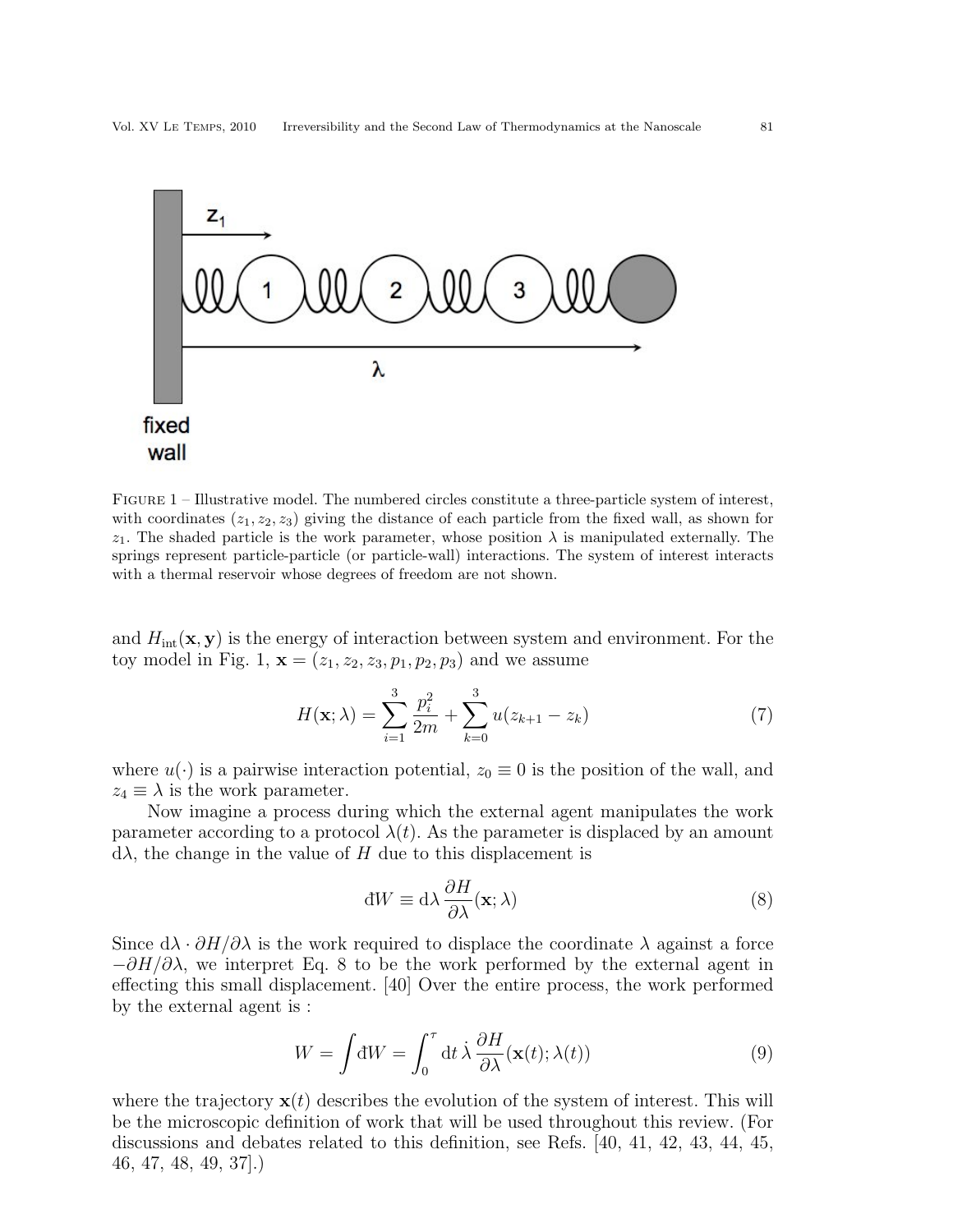Let us now focus on the free energy difference  $\Delta F$  appearing in Eq. 5. In statistical physics an equilibrium state is represented by a probability distribution rather than by a single microscopic state. If the interaction energy  $H_{\text{int}}$  in Eq. 6 is sufficiently weak – as usually assumed in textbook discussions of macroscopic systems – then this distribution is given by the Boltzmann-Gibbs formula,

$$
p_{\lambda,T}^{\text{eq}}(\mathbf{x}) = \frac{1}{Z_{\lambda,T}} \exp[-H(\mathbf{x}; \lambda) / k_B T] \tag{10}
$$

where

$$
Z_{\lambda,T} = \int \mathrm{d}\mathbf{x} \, \exp[-H(\mathbf{x};\lambda)/k_B T] \tag{11}
$$

is the classical partition function. If  $H_{\text{int}}$  is too large to be neglected, then the equilibrium distribution takes the modified form

$$
p_{\lambda,T}^{\text{eq}} \propto \exp(-H^* / k_B T) \quad , \quad H^*(\mathbf{x}; \lambda) = H(\mathbf{x}; \lambda) + \phi(\mathbf{x}; T) \tag{12}
$$

where  $\phi(\mathbf{x};T)$  is the free-energetic cost of inserting the system of interest into its thermal surroundings, e.g. associated with the rearrangement of water required to accommodate the presence of a biomolecule. For purpose of this review, the distinction between Eqs. 10 and 12 is not terribly relevant. I will use the more familiar Eq. 10, which applies to the weak-coupling limit (small  $H_{\text{int}}$ ), with the understanding that all the results discussed below are equally valid in the case of strong coupling, provided  $H$  is replaced by  $H^*$ . See Ref. [50] for a more detailed discussion. The free energy associated with this equilibrium state is

$$
F_{\lambda,T} = -k_B T \ln Z_{\lambda,T} \tag{13}
$$

With these elements in place, imagine a microscopic analogue of the process described in Sec. 2.1. The system of interest is prepared in equilibrium with the reservoir, at  $\lambda = A$ . From  $t = 0$  to  $t = \tau$  the system evolves with time as the work parameter is varied from  $\lambda(0) = A$  to  $\lambda(\tau) = B$ . By considering infinitely many repetitions of this process, we arrive at a statistical ensemble of realizations of the process, which can be pictured as a swarm of independently evolving trajectories,  $\mathbf{x}_1(t), \mathbf{x}_2(t), \cdots$ . For each of these we can compute the work,  $W_1, W_2, \cdots$  (Eq. 9). Letting  $\rho(W)$  denote the distribution of these work values, it is reasonable to expect that Eq. 5 in this case becomes a statement about the mean of this distribution, namely

$$
\langle W \rangle \equiv \int \mathrm{d}W \,\rho(W) \, W \ge \Delta F. \tag{14}
$$

As suggested earlier, this inequality is correct but it is not the entire story.

## 2.3 The need to model

Although the laws of macroscopic thermodynamics can be stated without reference to underlying equations of motion, when we study how these laws might apply to a microscopic system away from equilibrium we must typically specify the equations we use to model its evolution. These equations represent approximations of physical reality, and the choice inevitably reflects certain assumptions. Eq. 6 suggests one approach : treat the system and reservoir as an isolated, classical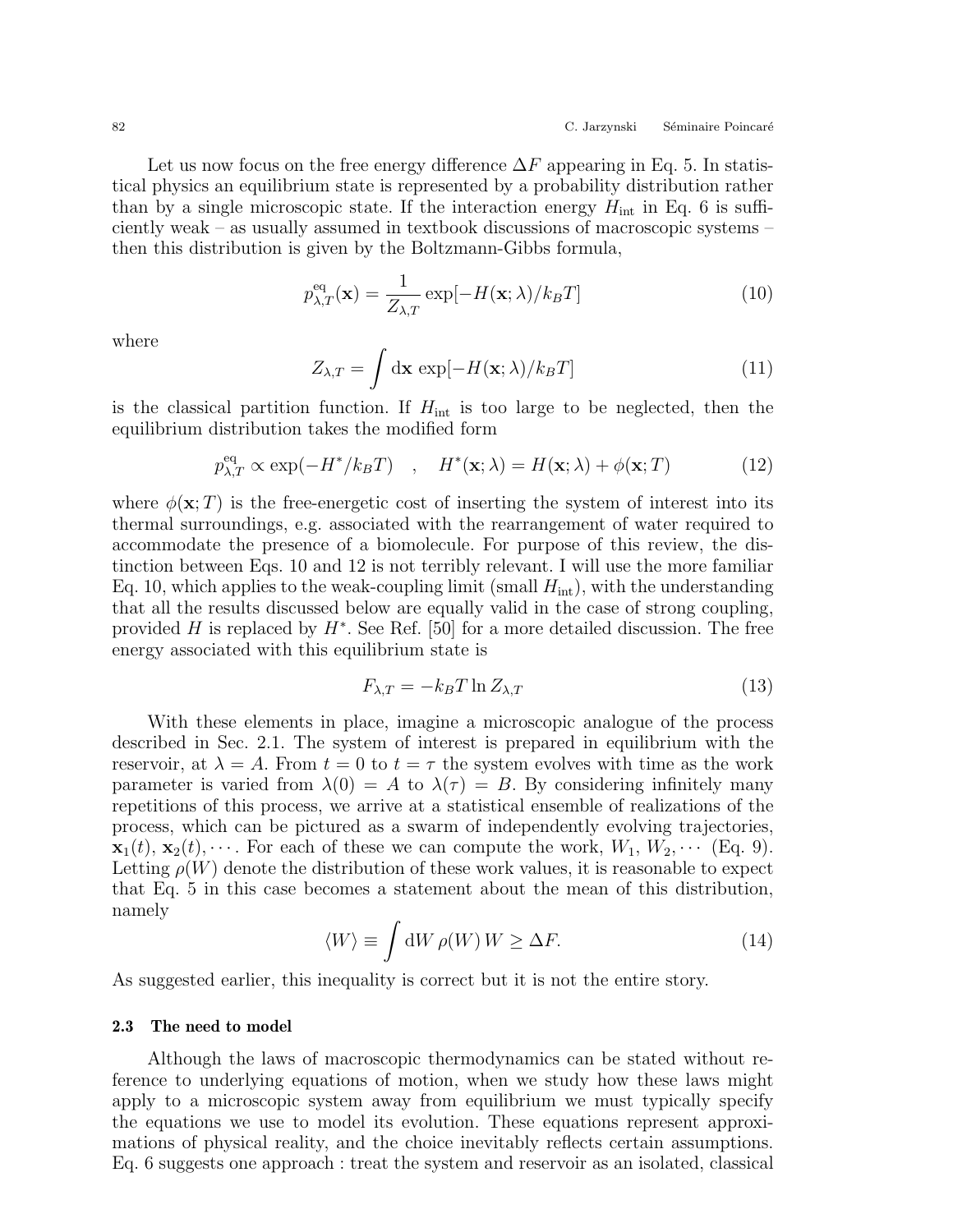system evolving in the full phase space  $(x, y)$  under a time-dependent Hamiltonian  $\mathcal{H}(\mathbf{x}, \mathbf{y}; \lambda(t))$ . The results discussed in Sections 3 - 6 can all be obtained within this framework. Alternatively, we can treat the reservoir implicitly, by writing down effective equations of motion for just the system variables, x. Examples include Langevin dynamics, the Metropolis algorithm, Nosé-Hoover dynamics and its variants, the Andersen thermostat, and deterministic equations based on Gauss's principle of least constraint. [23, 34] As with the Hamiltonian approach, the results discussed below can be derived for each of these model dynamics. This suggests that the results themselves are rather robust : they do not depend sensitively on how the microscopic dynamics are modeled.

Since the aim of this review is to describe what the second law of thermodynamics "looks like" in the presence of fluctuations, full-blown derivations of fluctuation theorems and work relations will not be provided. However, in Sections 3 and 4, in addition to describing various work relations and their connections to the second law, I will sketch how several of them can be derived for the toy system shown in Fig. 1, in the physical context mentioned by the final comment in Section 2.1 : the system is thermally isolated during the interval  $0 < t < \tau$ . The aim here is to convey some idea of the theoretical foundations of these results, without exploring the technical details that accompany an explicit treatment of the reservoir. [50]

#### 3 Equilibrium information from nonequilibrium fluctuations

Thermodynamics accustoms us to the idea that irreversible processes are described by inequalities, such as  $W \geq \Delta F$ . One of the surprises of recent years is that if we pay attention to fluctuations, then such relationships can be recast as equalities. In particular, the *nonequilibrium work relation* [6, 7] states that

$$
\langle e^{-W/k_B T} \rangle = e^{-\Delta F/k_B T},\tag{15}
$$

where (as above)  $T$  is the initial temperature of the system and thermal reservoir, and angular brackets denote an ensemble average over realizations of the process. This result has been derived in various ways, using an assortment of equations of motion to model the microscopic dynamics [6, 7, 8, 17, 18, 9, 51, 52, 50, 53, 54, 55, 56, 57, 58, 59, 60, 61, 62, 63], and has been confirmed experimentally. [64, 65, 66, 67] In the following paragraph I will sketch how it can be obtained for the toy model of Fig. 1.

Imagine that after preparing the system in equilibrium at  $\lambda = A$  we disconnect it from the thermal reservoir. Then from  $t = 0$  to  $t = \tau$  the three-particle system of interest evolves under the Hamiltonian  $H(\mathbf{x}; \lambda(t))$  (Eq. 7) as we displace the fourth particle from  $\lambda = A$  to B using a protocol  $\lambda(t)$ . A realization of this process is described by a trajectory  $\mathbf{x}_t \equiv \mathbf{x}(t)$  obeying Hamilton's equations. Combining Eq. 9 with the identity  $dH/dt = \partial H/\partial t$  (see Ref. [68], section 8-2), we get  $W =$  $H(\mathbf{x}_{\tau};B) - H(\mathbf{x}_{0};A)$ . We then evaluate the left side of Eq. 15 by averaging over initial conditions, using Eq. 10 :

$$
\langle e^{-W/k_B T} \rangle = \int d\mathbf{x}_0 p_{A,T}^{\text{eq}}(\mathbf{x}_0) e^{-W/k_B T}
$$

$$
= \frac{1}{Z_{A,T}} \int d\mathbf{x}_\tau \left| \frac{\partial \mathbf{x}_\tau}{\partial \mathbf{x}_0} \right|^{-1} e^{-H(\mathbf{x}_\tau; B)/k_B T} = \frac{Z_{B,T}}{Z_{A,T}}.
$$
(16)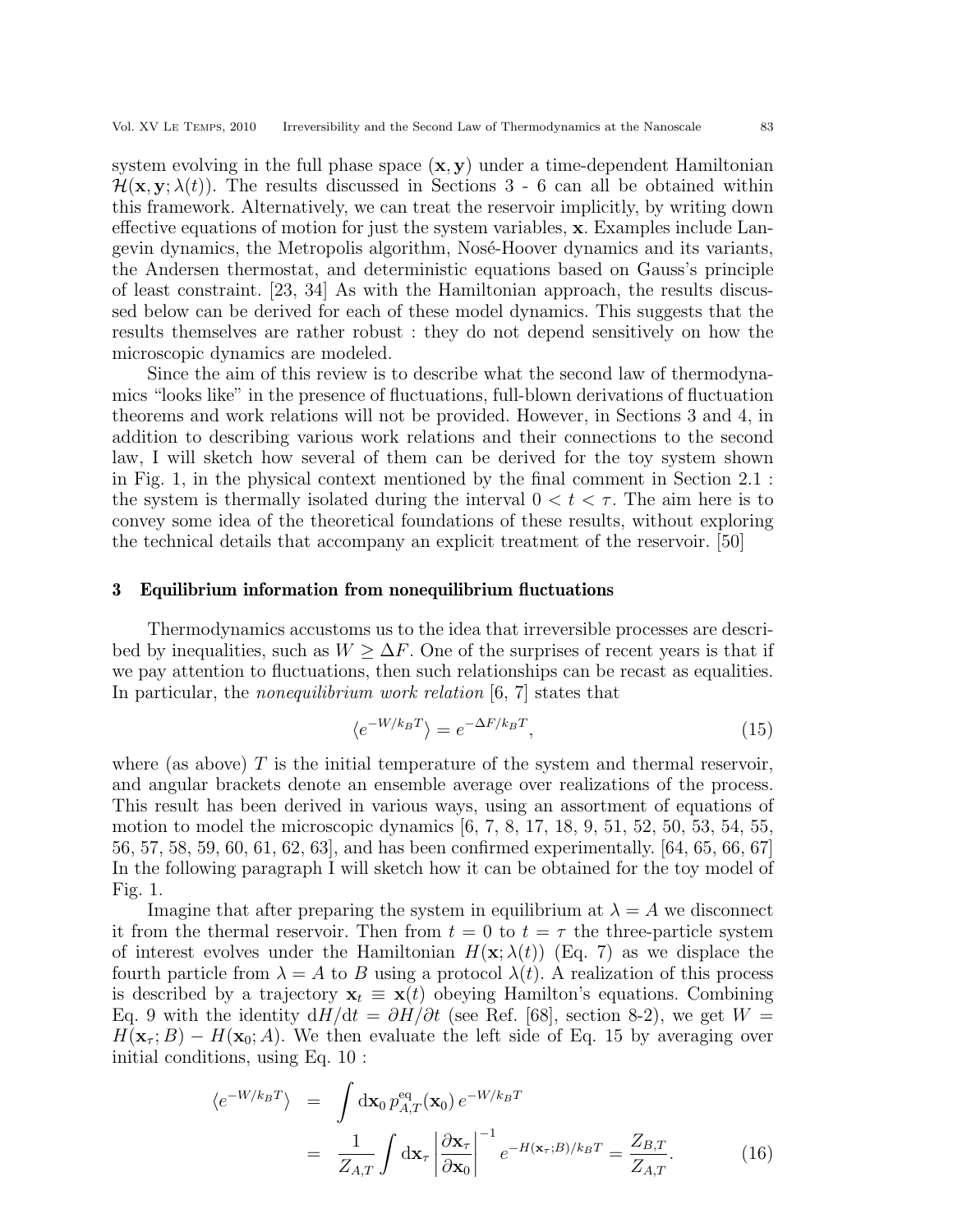On the second line, the variables of integration have been changed from initial conditions to final conditions. By Liouville's theorem, the associated Jacobian factor is unity,  $|\partial \mathbf{x}_{\tau}/\partial \mathbf{x}_0|=1$ , which brings us to the desired result,  $Z_{B,T}/Z_{A,T}=e^{-\Delta F/k_B T}$ (Eq. 13). (Note that the system is generally out of equilibrium at  $t = \tau$ ; see comment (2) at the end of Section 2.1.)

This gist of the calculation can be extended to the more general case in which the system and reservoir remain in contact during the interval  $0 < t < \tau$  [6, 50]. The steps are essentially the ones in Eq. 16, only carried out in the full phase space  $(\mathbf{x}, \mathbf{y})$ , and care must be taken if the interaction energy  $H_{\text{int}}(\mathbf{x}, \mathbf{y})$  is strong. [50] For derivations of Eq. 15 in which the presence of the reservoir is modeled implicitly, using non-Hamiltonian equations of motion, see Refs. [6, 7, 8, 17, 18, 52, 55, 53, 54, 56, 57, 58, 59, 60, 61, 62, 63, 32].

Recall that the work performed during a reversible, isothermal process depends only on the initial and final states,  $W = \Delta F \equiv F_{B,T} - F_{A,T}$ , and not on the sequence of equilibrium states that mark the journey from  $[A, T]$  to  $[B, T]$ . The nonequilibrium work relation extends this statement to irreversible processes :

$$
-k_B T \ln \langle e^{-W/k_B T} \rangle = \Delta F. \tag{17}
$$

That is, the value of the nonlinear average on the left depends only on equilibrium states [A, T] and [B, T] (since these determine  $\Delta F$ ), and not on the intermediate, out-of-equilibrium states visited by the system. This implies that we can determine an equilibrium free energy difference by observing a system driven away from equilibrium, provided we repeat the process many times : the value of  $\Delta F$  is to be found not in a single measurement of work, but in its statistical fluctuations. The idea that far-from-equilibrium fluctuations encode useful equilibrium information is further extended by Eqs. 25, 30 and 31 below, but before getting to those results I will briefly draw attention to a few points related to Eq. 15.

First, Eq. 15 is closely related, but not equivalent, to an earlier work relation derived by Bochkov and Kuzovlev [4, 5, 69, 70], which can be written as

$$
\langle e^{-W_0/k_B T} \rangle = 1. \tag{18}
$$

This result does not involve  $\Delta F$ , and uses a definition of work that differs from Eq. 9. Refs. [42, 71, 32] contain a more detailed discussion of the precise relationship between Eqs. 15 and 18, as well as between Eqs. 25, 30, and their counterparts in Refs. [4, 5, 69, 70].

With minimal effort we can use Eq. 15 to obtain two *inequalities* that are closely related to the second law of thermodynamics. Combining Eq. 15 with Jensen's inequality, [72]  $\langle \exp x \rangle \geq \exp\langle x \rangle$ , we get

$$
\langle W \rangle \ge \Delta F,\tag{19}
$$

as already anticipated (Eq. 14). A stronger and less expected result follows almost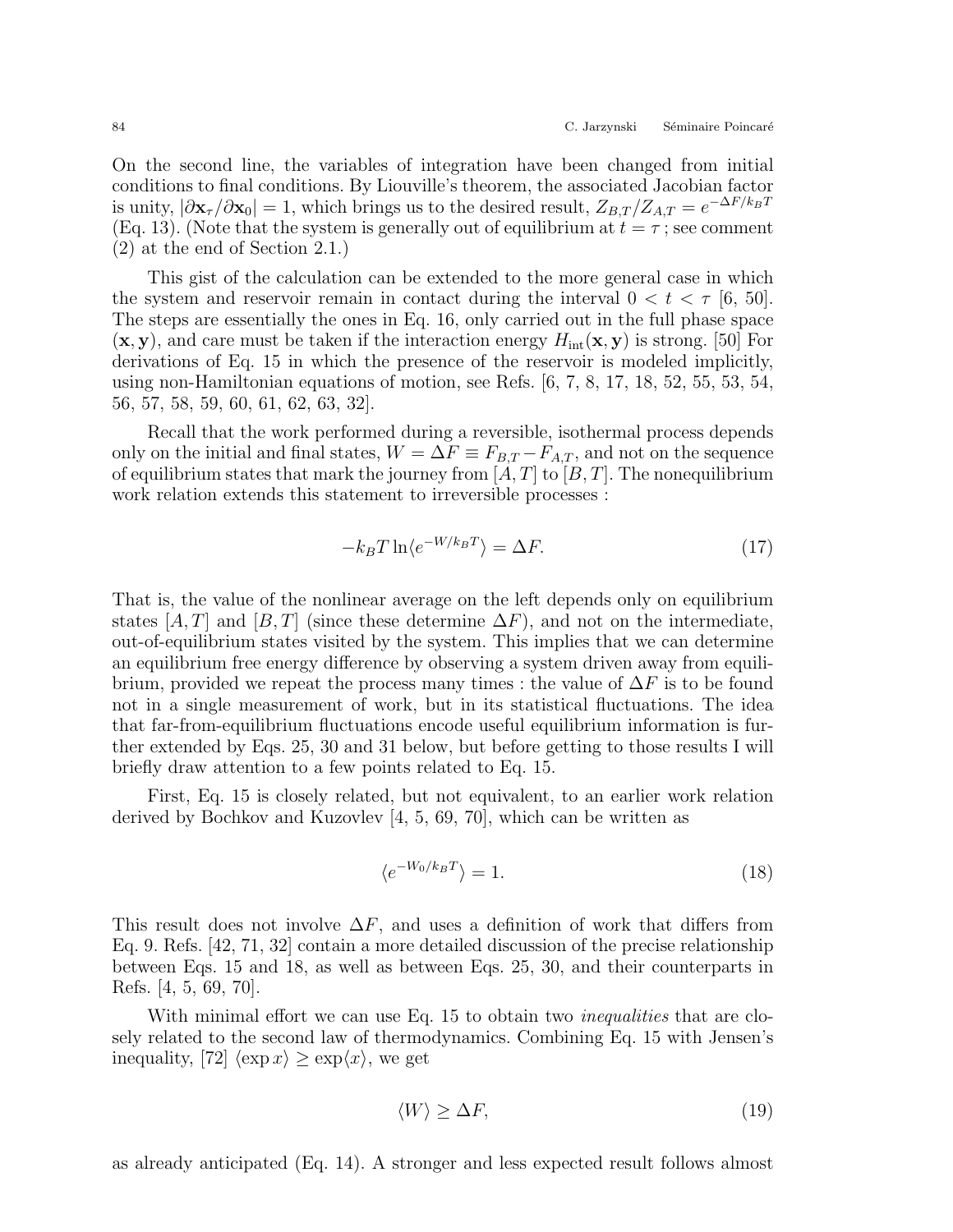as immediately from Eq. 15 : [31]

$$
P[W < \Delta F - \zeta] \equiv \int_{-\infty}^{\Delta F - \zeta} dW \, \rho(W)
$$
  
\n
$$
\leq \int_{-\infty}^{\Delta F - \zeta} dW \, \rho(W) e^{(\Delta F - \zeta - W)/k_B T}
$$
  
\n
$$
\leq e^{(\Delta F - \zeta)/k_B T} \int_{-\infty}^{+\infty} dW \, \rho(W) e^{-W/k_B T}
$$
  
\n
$$
= e^{-\zeta/k_B T}
$$
 (20)

Here, P is the probability to observe a value of work that falls below  $\Delta F - \zeta$ , where  $\zeta$ is an arbitrary positive value with units of energy. Eq. 20 tells us that the left tail of the distribution  $\rho(W)$  becomes exponentially suppressed in the thermodynamically forbidden region  $W < \Delta F$ , a bit like the evanescent piece of a quantum-mechanical wave function in a classically forbidden region. Thus we have no hope to observe a value of work that falls much more than a few  $k_BT$  below  $\Delta F$ . This is gratifyingly consistent with everyday experience, which teaches us not only that the second law is satisfied on average, in the sense of Eq. 19, but that it is never violated on a macroscopic scale.

For sufficiently slow variation of the work parameter, the central limit theorem suggests that  $\rho(W)$  is approximately Gaussian. In this case Eq. 15 implies [6]

$$
\Delta F = \langle W \rangle - \frac{\sigma_W^2}{2k_B T} \tag{21}
$$

where  $\sigma_W^2$  is the variance of the work distribution. This is the result that one expects from linear response theory. [73, 74, 75, 76]

Because Eq 15 unequivocally implies that  $\langle W \rangle \geq \Delta F$ , it might at first glance appear that this represents a microscopic, first-principles derivation of the second law, and thus clarifies the microscopic origins of irreversibility. This is not the case, however. In all derivations of Eq. 15 and related work relations (e.g. Eqs. 25, 30, 31), the arrow of time is effectively inserted by hand. Specifically, a quite special statistical state (the Boltzmann-Gibbs distribution,  $p^{eq}$ ) is assumed to describe the system at a particular instant in time  $(t = 0)$ , and attention is then focused on the system's evolution at later times only  $(t > 0)$ . If instead the evolution of the system leading up to the equilibrium state at  $t = 0$  had been considered, then all the inequalities associated with the second law would have been obtained, but with their signs reversed. This emphasizes the importance of boundary conditions (in time), and touches on the deep connection between irreversibility and causality [77, 78, 79].

Gibbs already recognized that if one accepts an initial equilibrium state given by  $p^{eq} \propto e^{-H/k_BT}$ , then various statements of the second law follow from properties of Hamiltonian dynamics (see Chapter XIII of Ref. [80]). Similar results can be obtained if the initial equilibrium state is represented by any distribution that is a decreasing function of energy [81]. Interestingly, however, for a microcanonical initial distribution, inequalities related to the second law of thermodynamics can be violated, at least for systems with one degree of freedom [82, 83].

Let us now return to the picture of our ensemble as a swarm of trajectories,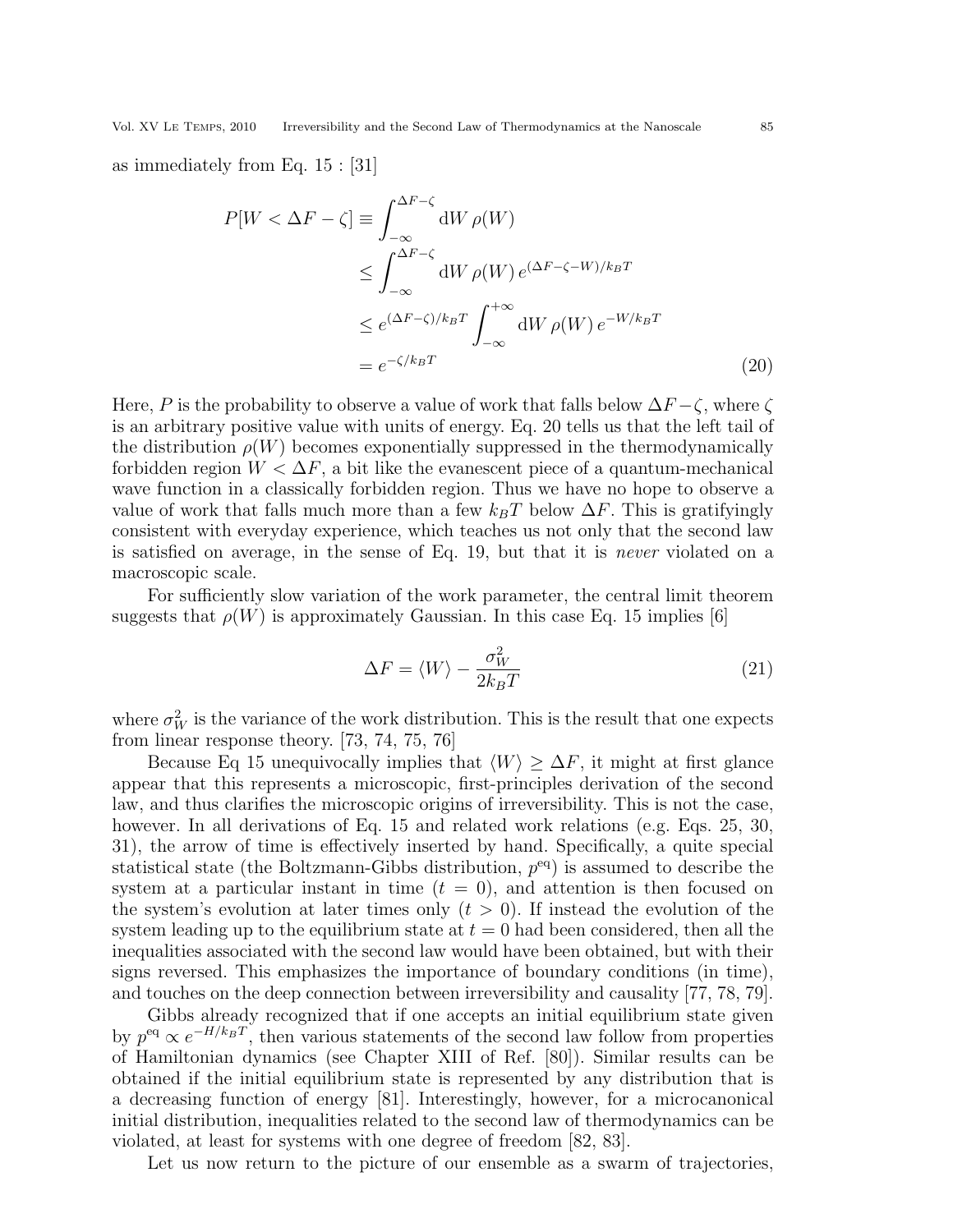$\mathbf{x}_1(t), \mathbf{x}_2(t), \cdots$  described by the time-dependent phase space density,

$$
f(\mathbf{x},t) \equiv \left\langle \delta \left[ \mathbf{x} - \mathbf{x}_k(t) \right] \right\rangle, \tag{22}
$$

and let us define a weighted density

$$
g(\mathbf{x},t) \equiv \left\langle \delta \left[ \mathbf{x} - \mathbf{x}_k(t) \right] e^{-w_k(t)/k_B T} \right\rangle \tag{23}
$$

where  $w_k(t)$  is the work performed up to time t during the k'th realization. If we visualize each trajectory  $\mathbf{x}_k(t)$  as a particle moving through phase space, and  $\mu_k(t)$  =  $\exp[-w_k(t)/k_BT]$  as a time-dependent "mass" that the particle carries on its journey, then  $f(\mathbf{x}, t)$  and  $g(\mathbf{x}, t)$  can be interpreted as a normalized particle density and mass density, respectively. Both are initially described by the canonical distribution,  $f = g = p_{A,T}^{\text{eq}}$ , but for  $t > 0$  the system is no longer in equilibrium:

$$
f_t \equiv \left\langle \delta \left[ \mathbf{x} - \mathbf{x}_k(t) \right] \right\rangle \neq p_{\lambda(t),T}^{\text{eq}}(\mathbf{x}, t) \quad , \quad t > 0. \tag{24}
$$

By the simple trick of reweighting each trajectory by  $\mu_k(t)$ , this inequality is transformed into an equality, namely [9]

$$
g_t \equiv \left\langle \delta \left( \mathbf{x} - \mathbf{x}_k(t) \right) e^{-w_k(t)/k_B T} \right\rangle = \frac{1}{Z_{A,T}} e^{-H(\mathbf{x}; \lambda(t))/k_B T}.
$$
 (25)

Note that the right side is proportional to  $p_{\lambda(t),T}^{\text{eq}}$ , and that we recover Eq. 15 by setting  $t = \tau$  and integrating over phase space.

To sketch a derivation of Eq. 25 for our toy model (Fig. 1), note that the ordinary density  $f(\mathbf{x}, t)$  satisfies the Liouville equation,  $\partial f/\partial t + \{f, H\} = 0$ , using Poisson bracket notation [68] and assuming that the system is isolated from the reservoir for  $0 < t < \tau$ . The left side of the Liouville equation is just the total time derivative of  $f(\mathbf{x}(t), t)$  along a Hamiltonian trajectory. For the weighted density  $q(\mathbf{x}, t)$ , an additional term accounts for the time-dependent weight : [7, 9]

$$
\frac{\partial g}{\partial t} + \{g, H\} = -\frac{\dot{w}}{k_B T} g,\tag{26}
$$

where  $\dot{w} = \dot{\lambda} \partial H / \partial \lambda$ . It is now a matter of substitution to show that for the initial conditions  $g_0 = p_{A,T}^{\text{eq}}$ , the right side of Eq. 25 solves Eq. 26. For derivations of Eq. 25 (or equivalent results) in which the reservoir is modeled using stochastic and other non-Hamiltonian dynamics, see Refs. [7, 18, 9, 26, 60, 32].

Eq. 25 reveals the following : even as it is driven away from equilibrium, the swarm of trajectories retains information about the equilibrium state  $p_{\lambda(t),T}^{\text{eq}}$ , and the key to unlocking this information is to attach a statistical, time-dependent weight  $\exp[-w_k(t)/k_BT]$  to each realization. This reweighting procedure was described and illustrated by Jarzynski [7, 84], and obtained in terms of path averages by Crooks [18], but the elegant formulation given by Eq. 25 is due to Hummer and Szabo [9, 26], who recognized it as a consequence of the Feynman-Kac theorem of stochastic processes. This naturally brings to mind an analogy with the pathintegral formulation of quantum mechanics, in which a wave function is constructed as a sum over paths, each contributing a phase  $\exp(iS/\hbar)$ . The reweighting procedure outlined above has a similar flavor to it, but with real weights  $\exp[-w_k(t)/k_BT]$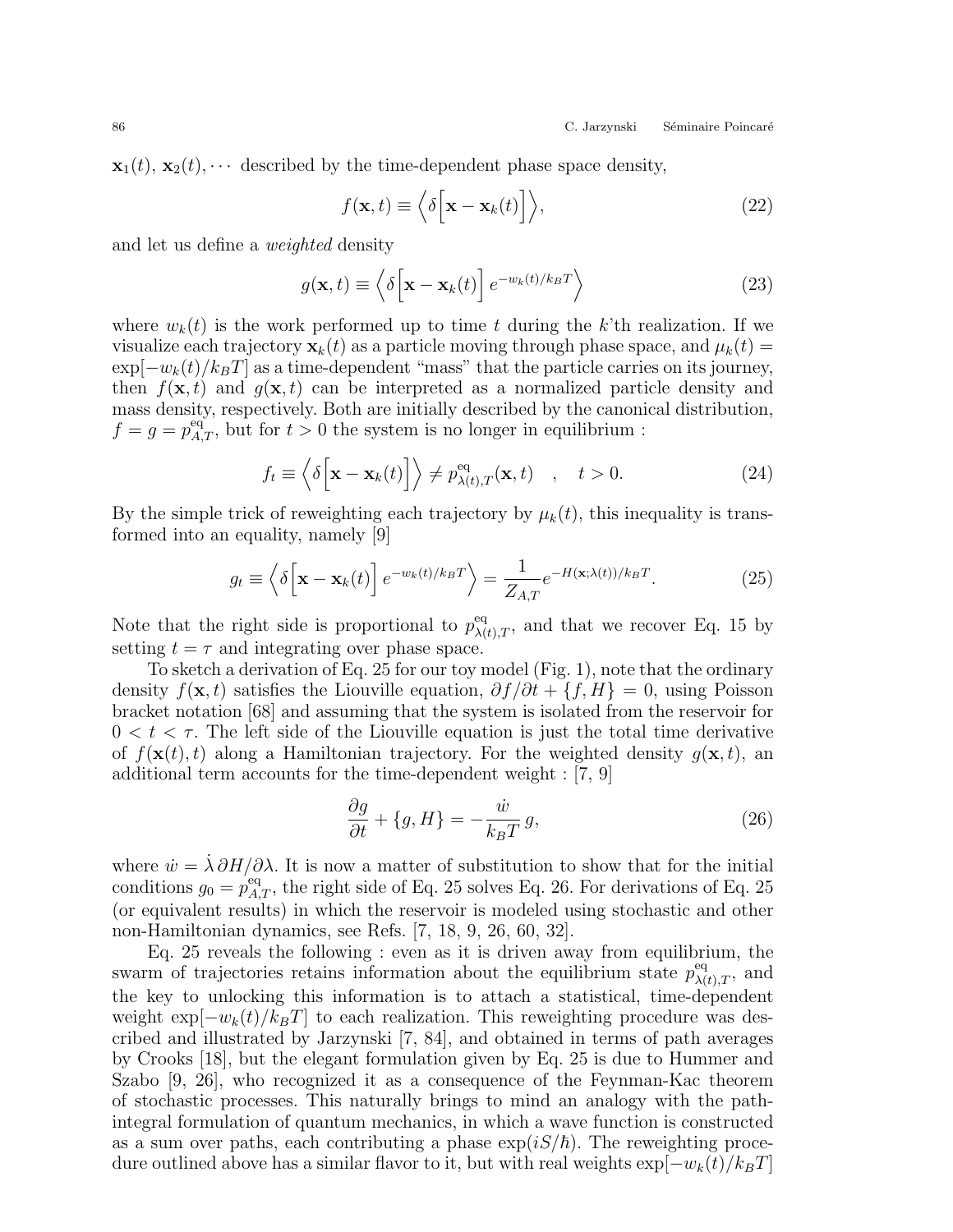rather than complex phases. In the quantum-mechanical case, the sum over paths produces a solution to the Schrödinger equation, while here we get the construction of an equilibrium distribution from nonequilibrium trajectories. Hummer and Szabo [9] have used Eq. 25 to derive a method of constructing an equilibrium potential of mean force (a free energy profile along a reaction coordinate that differs from the work parameter  $\lambda$ ) from nonequilibrium data. This method has been confirmed experimentally by Berkovich et al. [85]

#### 4 Macroscopic hysteresis and microscopic symmetry

The second law of thermodynamics is manifested not only by inequalities such as  $W > \Delta F$ , but also by the time-asymmetry inherent to irreversible processes. Hysteresis loops neatly depict this asymmetry. As an example, imagine that we rapidly stretch an ordinary rubber band, then after a sufficient pause we contract it, returning to the initial state. For this process we get a classic hysteresis loop by plotting the tension  $\mathcal T$  versus the length L of the rubber band (Fig. 2). Hysteresis conveys the idea that the state of the rubber band follows one path during the stretching stage, but returns along a different path during contraction. Quantitatively, the second law implies that the enclosed area is non-negative,  $\oint \mathcal{T} dL \geq 0$ .

Similar considerations apply to the analogous stretching and contraction of single molecules [86], only now statistical fluctuations become important : the random jigglings of the molecule differ from one repetition of the process to the next. In the previous section we saw that when fluctuations are taken into account, the relationship between work and free energy can be expressed as an equality rather than the usual inequality. The central message of the present section has a similar ring : with an appropriate accounting of fluctuations, the two branches of an irreversible thermodynamic cycle (e.g. the stretching and contraction of the single molecule) are described by unexpected symmetry relations (Eqs. 30, 31) rather than exclusively by inherent asymmetry (Eqs. 28, 35).

To develop these results, it is useful to imagine two distinct processes, designated the forward and the reverse process. [8] The forward process is the one defined in Sec. 2, in which the work parameter is varied from A to B using a protocol  $\lambda_F(t)$ (the subscript F has been attached as a label). During the reverse process,  $\lambda$  is varied from B to A using the time-reversed protocol,

$$
\lambda_R(t) = \lambda_F(\tau - t). \tag{27}
$$

At the start of each process, the system is prepared in the appropriate equilibrium state, corresponding to  $\lambda = A$  or B, at temperature T. If we perform the two processes in sequence, the forward followed by the reverse, allowing the system to equilibrate with the reservoir at the end of each process, then we have a thermodynamic cycle that exhibits hysteresis. The Clausius inequality applies separately to each stage :

$$
-\langle W \rangle_R \le \Delta F \le \langle W \rangle_F \tag{28}
$$

where  $\Delta F$  is defined as before (Eq. 5) and the notation now specifies separate averages over the two processes. Of course, Eq. 28 implies that the average work over the entire cycle is non-negative,

$$
\langle W \rangle_F + \langle W \rangle_R \ge 0. \tag{29}
$$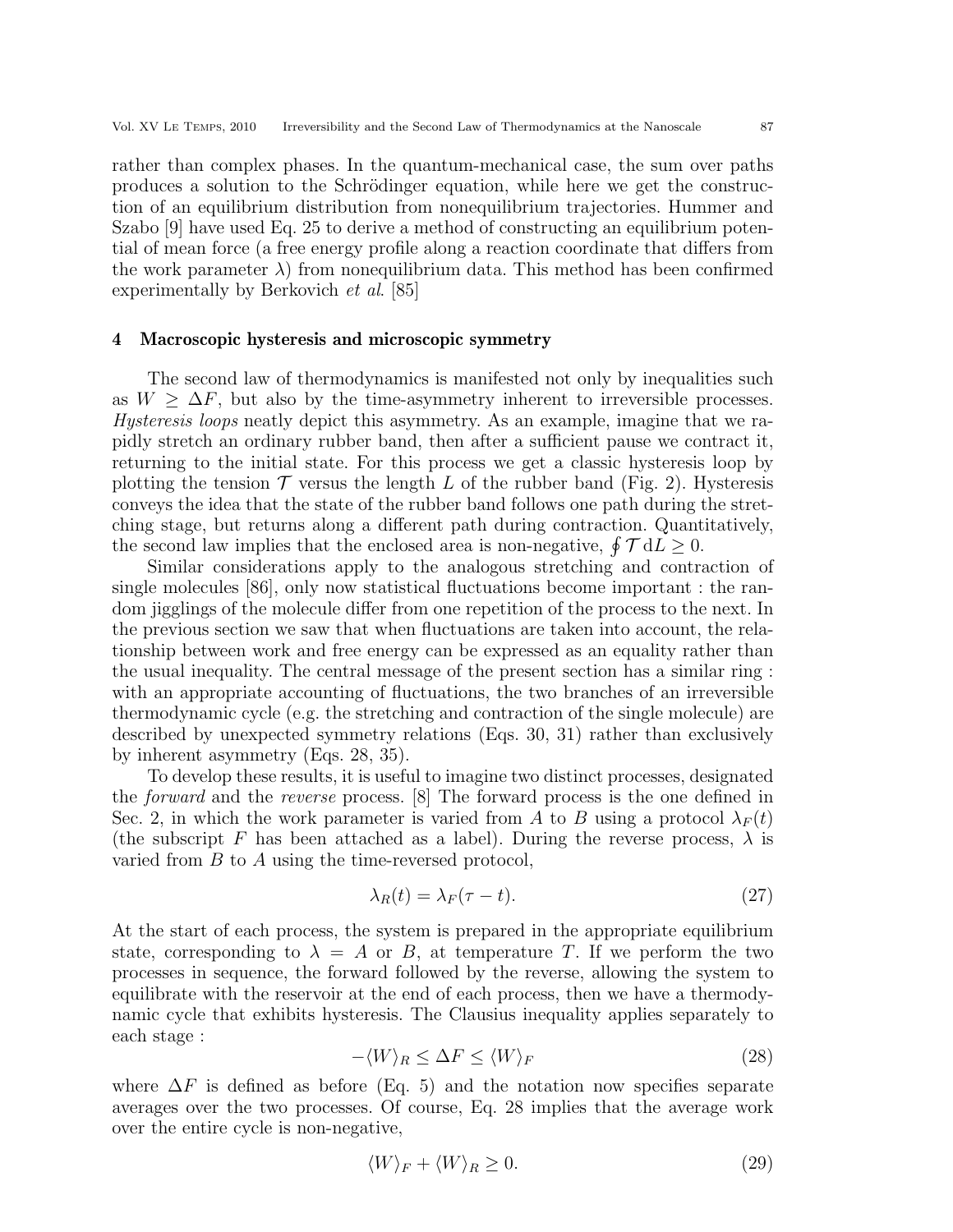

Figure 2 – Hysteresis loop for the irreversible stretching and contraction of rubber band. During the stretching stage, the temperature and tension of the rubber band are higher than would have been the case if the process were performed reversibly, while during the contraction stage they are lower. As a result,  $W > 0$  over the entire cycle. The hysteresis loop illustrates the idea that the system evolves through one sequence of states during the forward process, but follows a different path back during the reverse process. The statistical expression of this statement is given by Eq. 35.

This illustrates the Kelvin-Planck statement of the second law : no process is possible whose sole result is the absorption of heat from a reservoir and the conversion of all of this heat into work. [87]

Statistically, the forward and reverse processes are described by work distributions  $\rho_F(W)$  and  $\rho_R(W)$ . While Eq. 28 applies to the *means* of these distributions, Crooks [17] has shown that their fluctuations satisfy

$$
\frac{\rho_F(+W)}{\rho_R(-W)} = e^{(W-\Delta F)/k_B T} \tag{30}
$$

As with Eq. 15 (which is an immediate consequence of Eq. 30), this result remains valid even when the system is driven far from equilibrium, and has been verified in a number of experiments. [86, 65, 88, 66, 67]

While Crooks's fluctuation theorem, Eq. 30, is a statement about distributions of work values, at its heart is a stronger result about distributions of trajectories : [8]

$$
\frac{\mathcal{P}_F[\gamma_F]}{\mathcal{P}_R[\gamma_R]} = e^{(W_F - \Delta F)/k_B T} \tag{31}
$$

Here, the notation  $\gamma_F \equiv {\mathbf{x}_F(t)}$ ;  $0 \le t \le \tau$  denotes a trajectory that might be observed during a realization of the forward process, and  $\gamma_R$  is its *conjugate twin*,

$$
\mathbf{x}_R(t) = \mathbf{x}_F^*(\tau - t) \tag{32}
$$

where  $\mathbf{x}^*$  is the microscopic state obtained by reversing all the momenta of  $\mathbf{x}$ , as illustrated schematically in Fig. 3. Simply put, the trajectory  $\gamma_R$  represents what we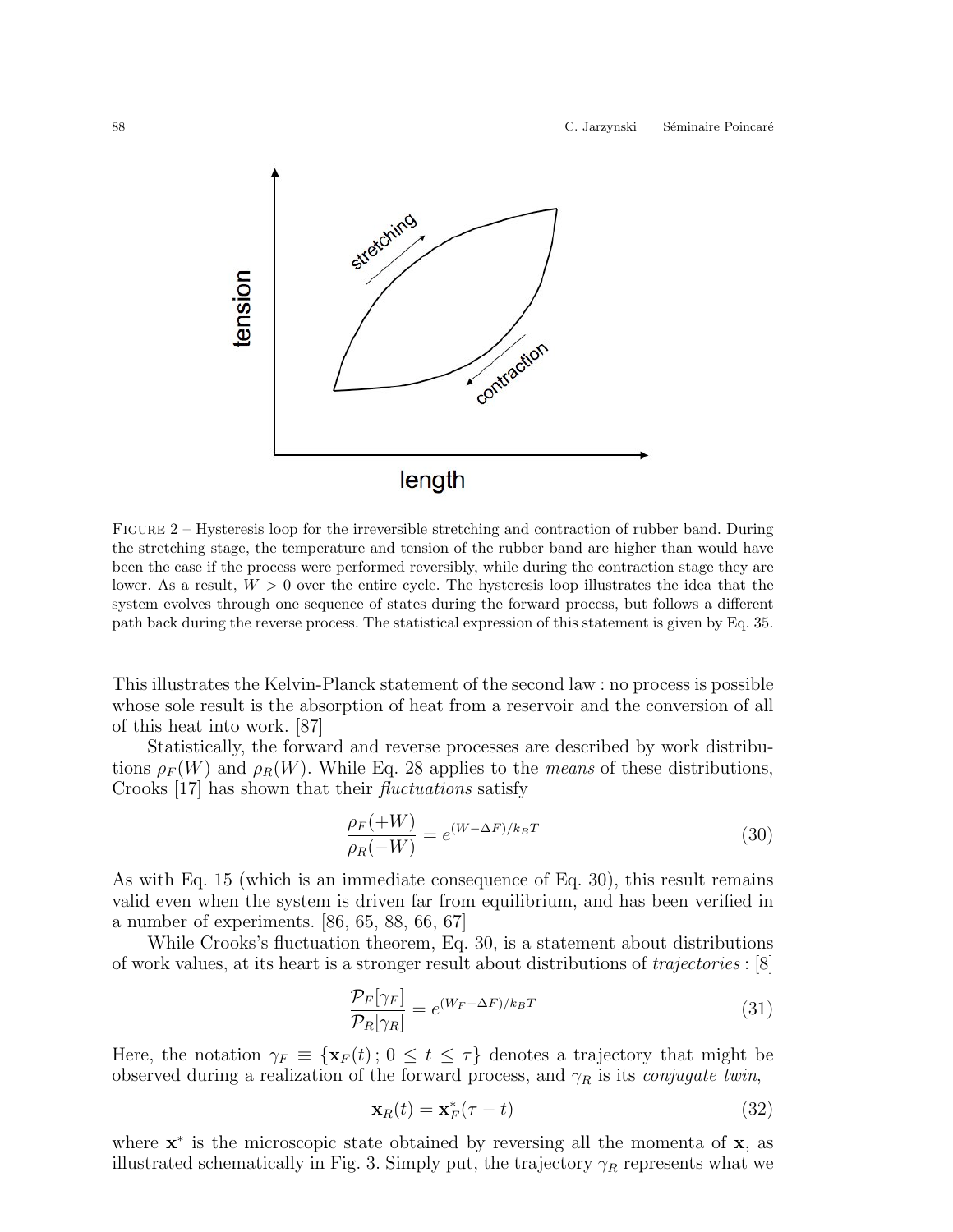

FIGURE 3 – A conjugate pair of trajectories,  $\gamma_F$  and  $\gamma_R$ .

would see if we were to film the trajectory  $\gamma_F$ , and then run the movie backward. Eq. 31 then states that the probability of observing a particular trajectory when performing the forward process,  $\mathcal{P}_F[\gamma_F]$ , relative to that of observing its conjugate twin during the reverse process,  $\mathcal{P}_R[\gamma_R]$ , is given by the expression on the right side of the equation, where  $W_F \equiv W[\gamma_F]$  is the work performed in the forward case.

To derive Eq. 31 for our toy model, assuming as before that the reservoir is removed for  $0 < t < \tau$ , note that the ratio of probabilities to observe the Hamiltonian trajectories  $\gamma_F$  and  $\gamma_R$  is simply the ratio of probabilities to sample their respective initial conditions from equilibrium. [79] Thus

$$
\frac{\mathcal{P}_F[\gamma_F]}{\mathcal{P}_R[\gamma_R]} = \frac{Z_{B,T}}{Z_{A,T}} e^{[H(\mathbf{x}_R(0);B) - H(\mathbf{x}_F(0);A)]/k_B T}
$$
\n
$$
= \frac{Z_{B,T}}{Z_{A,T}} e^{[H(\mathbf{x}_F(\tau);B) - H(\mathbf{x}_F(0);A)]/k_B T} = e^{(W_F - \Delta F)/k_B T},
$$
\n(33)

using Eqs. 32 and 7 to replace  $H(\mathbf{x}_R(0); B)$  by  $H(\mathbf{x}_F(\tau); B)$ . We get to the final result by observing that the quantity inside square brackets on the second line is the net change in H during the forward process, which (for a thermally isolated system, see Section 3) is the work performed on the system. As with the results of Section 3, numerous derivations of Eqs. 30 and 31 exist in the literature, corresponding to various models of the system and reservoir. [8, 17, 18, 52, 54, 89, 58, 59, 61, 62, 63, 32].

To gain some appreciation for this result, recall that a system in equilibrium satisfies microscopic reversibility [90] (closely related to detailed balance [17]) : any sequence of events is as likely to occur as the time-reversed sequence. Using notation similar to Eq. 31 this condition can be written,

$$
\mathcal{P}^{\text{eq}}[\gamma] = \mathcal{P}^{\text{eq}}[\gamma^*],\tag{34}
$$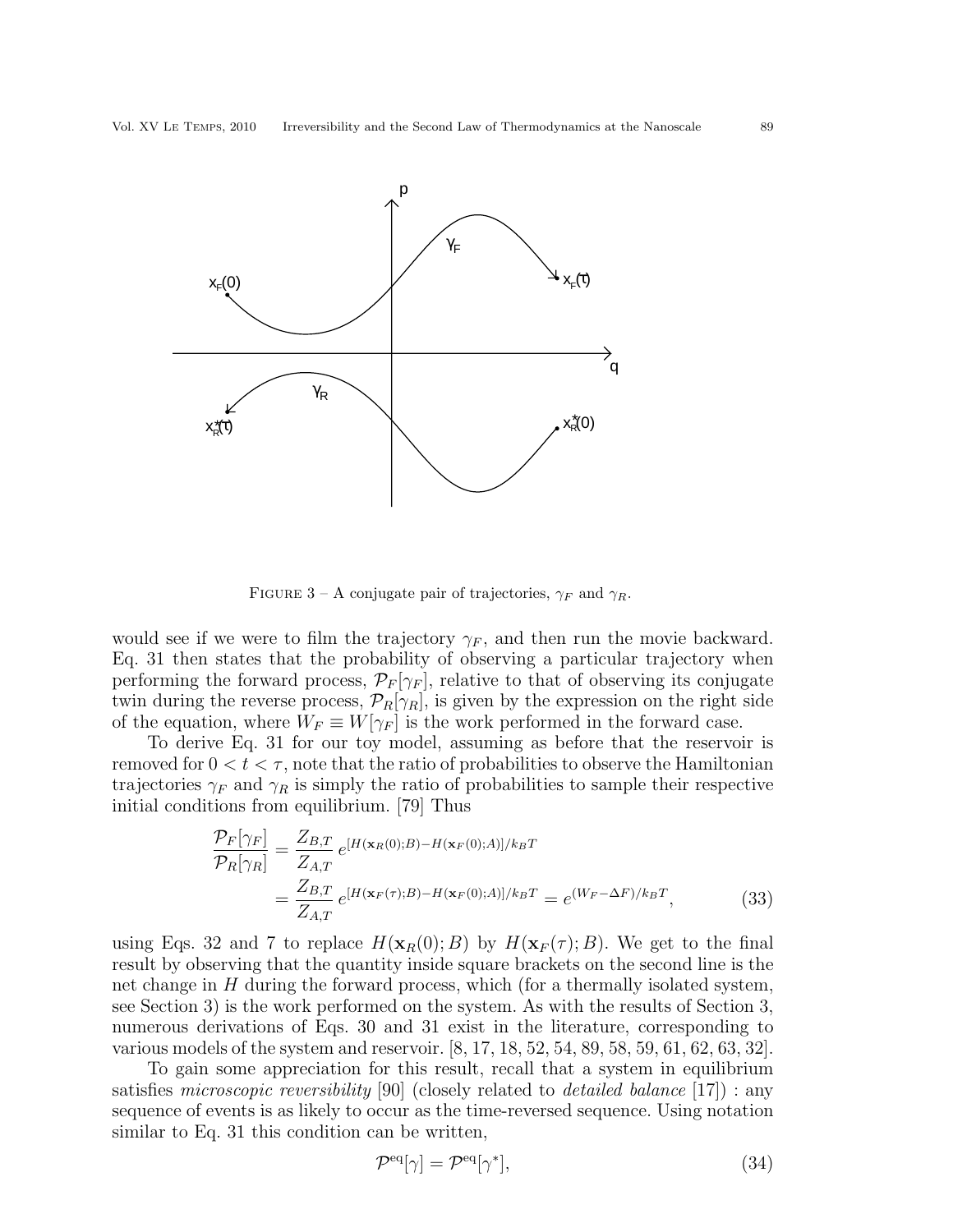where  $\gamma$  and  $\gamma^*$  are a conjugate pair of trajectories (of some finite duration) for a system in equilibrium. By contrast, as depicted by the two branches of a hysteresis loop, an essential feature of thermodynamic irreversibility is that the system does not simply retrace its steps when forced to return to its initial state. This idea is expressed statistically by the inequality

$$
\mathcal{P}_F[\gamma_F] \neq \mathcal{P}_R[\gamma_R],\tag{35}
$$

that is the trajectories we are likely to observe during one process are not the conjugate twins of those we are likely to observe during the other process. Eq. 31, which replaces this inequality with a stronger equality, can be viewed as an extension of the principle of microscopic reversibility, to systems that are driven away from equilibrium by the variation of external parameters.

## 5 Relative entropy and dissipated work

Information theory and thermodynamics enjoy a special relationship, evidenced most conspicuously by the formula,

$$
I[p^{\text{eq}}] = S/k_B,\tag{36}
$$

where  $I[p] \equiv -\int p \ln p$  is the *information entropy* associated with a statistical distribution p. When p describes thermal equilibrium (Eq. 10), its information entropy I coincides with the thermodynamic entropy,  $S/k_B$  (Eq. 36). This familiar but remarkable result relates a measure of our ignorance about a system's microstate  $(I)$ , to a physical quantity defined via calorimetry  $(S)$ .

In recent years, another set of results have emerged that, similarly, draw a connection between information theory and thermodynamics, but these results apply to irreversible processes rather than equilibrium states. Here the relevant information-theoretic measure is the *relative entropy* [91, 92] between two distributions (Eq. 37), and the physical quantity is *dissipated work*,  $W - \Delta F$ . This section describes these results in some detail, but the central idea can be stated succinctly as follows. The irreversibility of a process can be expressed as an inequality between a pair of probability distributions, either in trajectory space or in phase space (Eqs. 35, 40, 24). Using the relative entropy to quantify the difference between the two distributions, we find in each case that this measure relates directly to dissipated work (Eqs. 38, 41, 43).

For two normalized probability distributions  $p$  and  $q$  on the same space of variables, the relative entropy, or Kullback-Leibler divergence, [91]

$$
D[p|q] \equiv \int p \ln\left(\frac{p}{q}\right) \ge 0 \tag{37}
$$

quantifies the extent to which one distribution differs from the other.  $D = 0$  if and only if the distributions are identical, and  $D \gg 1$  if there is little overlap between the two distributions. Note that in general  $D[p|q] \neq D[q|p]$ .

Because relative entropy provides a measure of distinguishability, it is a handy tool for quantifying irreversibility. Recall that hysteresis can be expressed statistically by the inequality  $\mathcal{P}_F[\gamma_F] \neq \mathcal{P}_R[\gamma_R]$  (Eq. 35), where the trajectory-space distributions  $P_F$  and  $P_R$  represent the system's response during the forward and reverse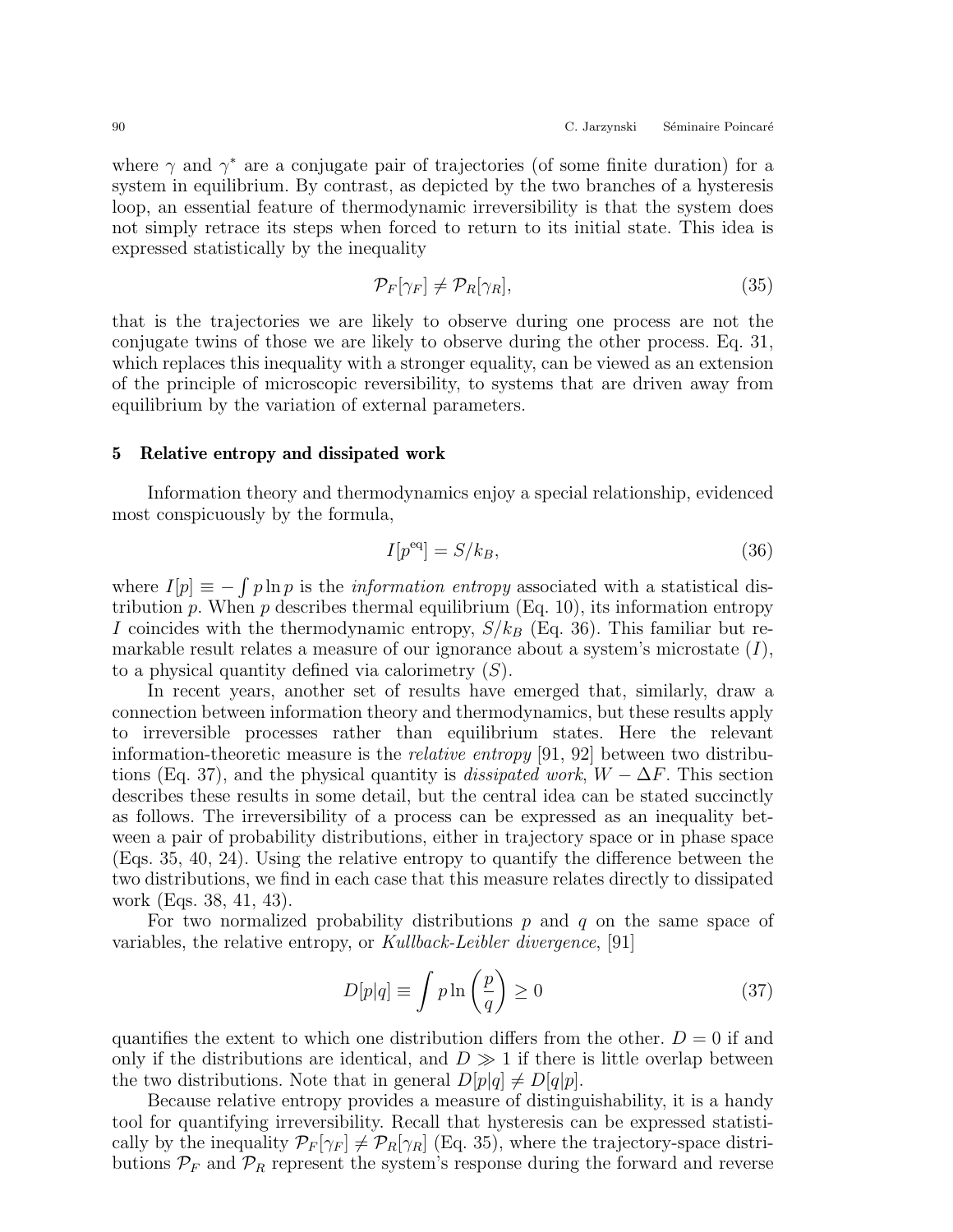processes. We can then use the relative entropy  $D[\mathcal{P}_F]\mathcal{P}_R]$  to assign a value to the extent to which the system's evolution during one process differs from that during the other. From Eq. 31 it follows that [79]

$$
D[\mathcal{P}_F|\mathcal{P}_R] = \frac{W_F^{\text{diss}}}{k_B T} \tag{38}
$$

where

$$
W_F^{\text{diss}} \equiv \langle W \rangle_F - \Delta F \tag{39}
$$

is the average amount of work that is dissipated during the forward process. (Similarly,  $D[\mathcal{P}_R|\mathcal{P}_F] = W_R^{\text{diss}}/k_B T$ .)

While distributions in trajectory space are abstract and difficult to visualize, a result similar to Eq. 38 can be placed within the more familiar setting of phase space. Let  $f_F(\mathbf{x}, t)$  denote the time-dependent phase space density describing the evolution of the system during the forward process (Eq. 22), and define  $f_R(\mathbf{x}, t)$  analogously for the reverse process. Then the densities  $f_F(\mathbf{x}, t_1)$  and  $f_R(\mathbf{x}, \tau - t_1)$  are snapshots of the statistical state of the system during the two processes, both taken at the moment the work parameter achieves the value  $\lambda_1 \equiv \lambda_F(t_1) = \lambda_R(\tau - t_1)$ . The inequality

$$
f_F(\mathbf{x}, t_1) \neq f_R(\mathbf{x}^*, \tau - t_1) \tag{40}
$$

then expresses the idea that the statistical state of the system is different when the work parameter passes through the value  $\lambda_1$  during the forward process, than when it returns through the same value during the reverse process. (The reversal of momenta in  $x^*$  is related to the conjugate pairing of trajectories, Eq. 32.) Evaluating the relative entropy between these distributions, Kawai, Parrondo and Van den Broeck [93] found that

$$
D[f_F|f_R^*] \le \frac{W_F^{\text{diss}}}{k_B T},\tag{41}
$$

where the arguments of  $D$  are the distributions appearing in Eq. 40, for any choice of  $\lambda_1$ . This becomes an *equality* if the system is isolated from the thermal environment as the work parameter is varied during each process. As with Eq. 38, we see that an information-theoretic measure of the difference between two distributions,  $f_F$  and  $f_R^*$ , is related to a physical measure of dissipation,  $W_F^{\text{diss}}/k_B T$ .

Eqs. 38 and 41 are closely related. The phase-space distribution  $f_F = f_F(\mathbf{x}, t_1)$  is the projection of the trajectory-space distribution  $\mathcal{P}_F[\gamma_F]$  onto a single "time slice",  $t = t_1$ , and similarly for  $f_R^*$ . Since the relative entropy between two distributions decreases when they are projected onto a smaller set of variables [91, 93] – in this case, from trajectory space to phase space – we have

$$
D[f_F|f_R^*] \le D[\mathcal{P}_F|\mathcal{P}_R] = \frac{W_F^{\text{diss}}}{k_B T}.
$$
\n(42)

In the above discussion, relative entropy has been used to quantify the difference between the forward and reverse processes (hysteresis). It can equally well be used to measure how far a system is removed from equilibrium at a given instant in time, leading again to a link between relative entropy and dissipated work (Eq. 43 below).

For the process introduced in Sec. 2, let  $f_t \equiv f(\mathbf{x}, t)$  denote the statistical state of the system at time t, and let  $p_t^{eq} \equiv p_{\lambda(t),T}^{eq}(\mathbf{x})$  be the equilibrium state corresponding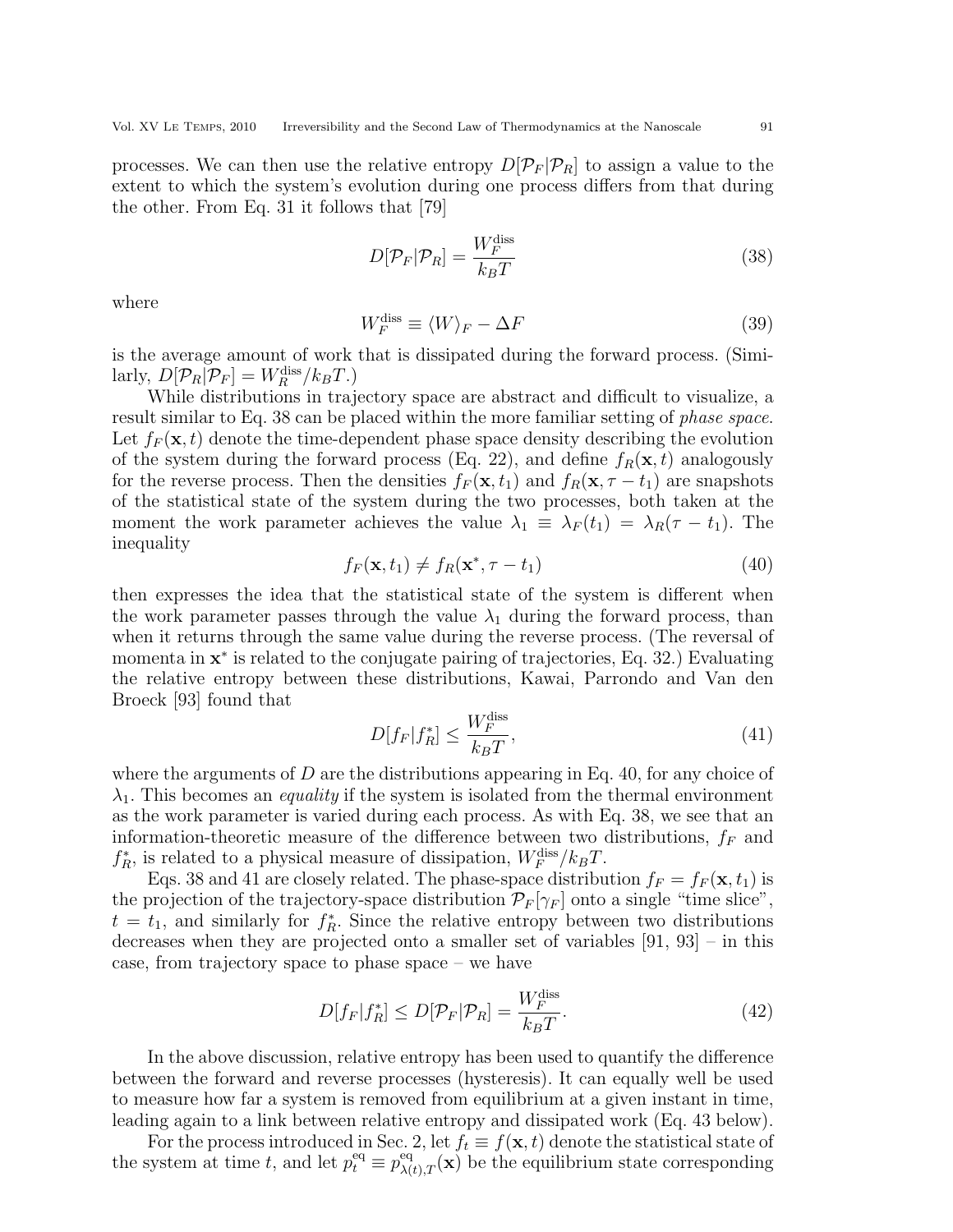to the current value of the work parameter. It is useful to imagine that  $f_t$  continually "chases"  $p_t^{\text{eq}}$  $t_t^{\text{eq}}$ : as the work parameter is varied with time, the state of the system  $(f_t)$ tries to keep pace with the changing equilibrium distribution  $(p_t^{\text{eq}})$  $_t^{\text{eq}}$ , but is unable to do so (except in the reversible, isothermal limit). Vaikuntanathan and Jarzynski [94] have shown that

$$
D[f_t|p_t^{\text{eq}}] \le \frac{\langle w(t) \rangle - \Delta F(t)}{k_B T} \tag{43}
$$

where  $\Delta F(t) \equiv F_{\lambda(t),T} - F_{A,T}$ . In other words, the average work dissipated up to time t, in units of  $k_BT$ , provides an upper bound on the degree to which the system lags behind equilibrium at that instant. This result can be obtained from either Eq. 25 or Eq. 41. [94] If we take  $t = \tau^*$ , allowing the system to relax to a final state of equilibrium (see Sec. 2.1), then the left side of Eq. 43 vanishes and once again we recover the Clausius inequality.

As mentioned, relative entropy is an asymmetric measure : in general  $D[p|q] \neq$  $D[q|p]$ . Feng and Crooks [95] have discussed the use of two symmetric measures of distinguishability to quantify thermodynamic irreversibility. The first is the Jeffreys divergence,  $D[p|q] + D[q|p]$ . When applied to forward and reverse distributions in trajectory space, this gives the average work over the entire cycle (see Eq. 38) :

Jeffreys
$$
(\mathcal{P}_F; \mathcal{P}_R)
$$
 =  $\frac{W_F^{\text{diss}} + W_R^{\text{diss}}}{k_B T} = \frac{\langle W \rangle_F + \langle W \rangle_R}{k_B T}$ . (44)

The second measure is the Jensen-Shannon divergence,

$$
JS(p;q) = \frac{1}{2} (D[p|m] + D[q|m]), \qquad (45)
$$

where  $m = (p + q)/2$  is the mean of the two distributions. When evaluated with  $p = \mathcal{P}_{F}$  and  $q = \mathcal{P}_{R}$ , this leads to a more complicated, nonlinear average of  $W_{F}^{\text{diss}}$ and  $W_R^{\text{diss}}$  (see Eq. 7 of Ref. [95]). Feng and Crooks nevertheless argue that the Jensen-Shannon divergence is the preferred measure of time-asymmetry, as it has a particularly nice information-theoretic interpretation. I will return to this point at the end of the following section.

## 6 Guessing the direction of time's arrow

Sir Arthur Eddington introduced the term "arrow of time" to describe the evident directionality associated with the flow of events. [96] While time's arrow is familiar from daily experience – everyone recognizes that a movie run backward looks peculiar ! – Eddington (among others) argued that it is rooted in the second law of thermodynamics. For a macroscopic system undergoing an irreversible process of the sort described in Sec. 2.1, the relationship between the second law and the arrow of time is almost tautological :  $W > \Delta F$  when events proceed in the correct order, and  $W < \Delta F$  when the movie is run backward, so to speak. For a microscopic system, fluctuations blur this picture, since we can occasionally observe violations of the Clausius inequality (Eq. 5). Thus the sign of  $W - \Delta F$ , while correlated with the direction of time's arrow, does not fully determine it. These general observations can be made precise, that is the ability to determine the direction of time's arrow can be quantified.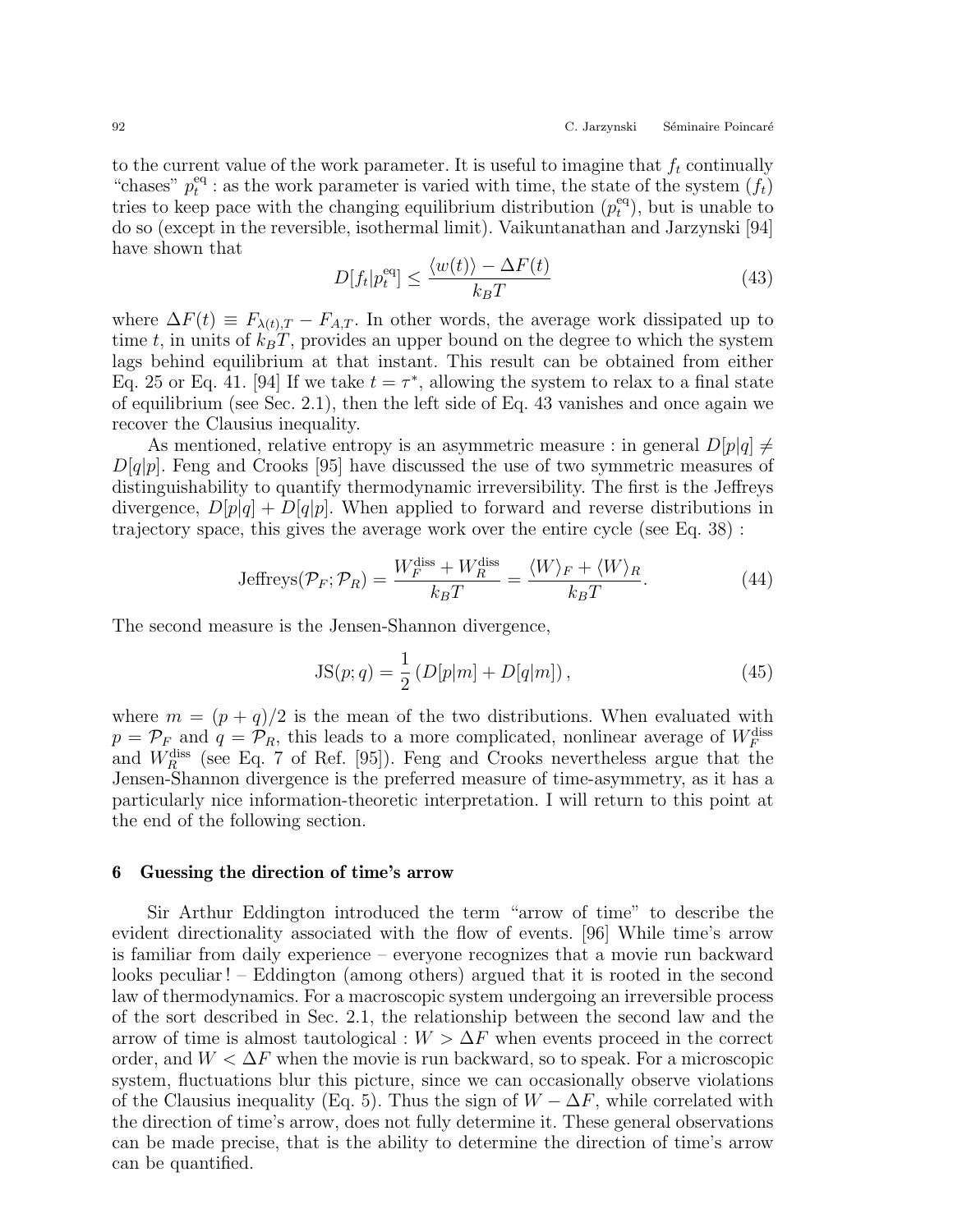Vol. XV Le Temps, 2010 Irreversibility and the Second Law of Thermodynamics at the Nanoscale 93

To discuss this point, it is convenient to consider a hypothetical guessing game [79]. Imagine that I show you a movie in which you observe a system undergoing a thermodynamic process as  $\lambda$  is varied from A to B. Your task is to guess whether this movie depicts the events in the order in which they actually occurred, or whether I have filmed the reverse process (varying  $\lambda$  from B to A) and am now (deviously) showing you the movie of that process, run backward. In the spirit of a Gedankenexperiment, assume that the movie gives you full microscopic information about the system – you can track the motion of every atom – and that you know the Hamiltonian function  $H(\mathbf{x}; \lambda)$  and the value  $\Delta F = F_{B,T} - F_{A,T}$ . Assume moreover that in choosing which process to perform, I flipped a fair coin : heads  $= F$ , tails  $= R$ .

We can formalize this task as an exercise in statistical inference. [95] Let  $L(F|\gamma)$ denote the likelihood that the movie is being shown in the correct direction (i.e. the coin landed on heads and the forward process was performed), given the microscopic trajectory  $\gamma$  that you observe in the movie. Similarly, let  $L(R|\gamma)$  denote the likelihood that the reverse process was in fact performed and the movie is now being run backward. Since these are the only possibilities, the likelihoods associated with the two hypotheses  $(F, R)$  sum to unity:

$$
L(F|\gamma) + L(R|\gamma) = 1\tag{46}
$$

Now let W denote the work performed on the system, for the trajectory depicted in the movie. If  $W > \Delta F$ , then the first hypothesis  $(F)$  is in agreement with the Clausius inequality, while the second hypothesis  $(R)$  is not; if  $W < \Delta F$ , it is the other way around. Therefore for a macroscopic system the task is easy, as the sign of  $W - \Delta F$  determines the direction of time's arrow. Formally,

$$
L(F|\gamma) = \theta(W - \Delta F) \tag{47}
$$

where  $\theta(\cdot)$  is the unit step function.

For a microscopic system we must allow for the possibility that Eq. 5 might be violated now and again. Bayes' Theorem then provides the right tool for analyzing the likelihood :

$$
L(F|\gamma) = \frac{P(\gamma|F) P(F)}{P(\gamma)}.
$$
\n(48)

Here  $P(F)$  is the prior probability that I carried out the forward process, which is simply  $1/2$  since I flipped a fair coin to make my choice, and  $P(\gamma|F)$  is the probability to generate the trajectory  $\gamma$  when performing the forward process; in the notation of Sec. 4, this is  $\mathcal{P}_F[\gamma]$ . Finally,  $P(\gamma)$  is (effectively) a normalization constant. Writing the analogous formula for  $L(R|\gamma)$ , then combining these with the normalization condition Eq. 46 and invoking Eq. 31, we get [97, 98, 31]

$$
L(F|\gamma) = \frac{1}{1 + e^{-(W - \Delta F)/k_B T}}.\tag{49}
$$

This result quantifies your ability to determine the arrow of time from the trajectory depicted in the movie. The expression on the right is a smoothed step function. If the W surpasses  $\Delta F$  by many units of  $k_BT$ , then  $L(F|\gamma) \approx 1$  and you can say with high confidence that the movie is being shown in the correct direction, while in the opposite case you can be equally confident that the movie is being run backward.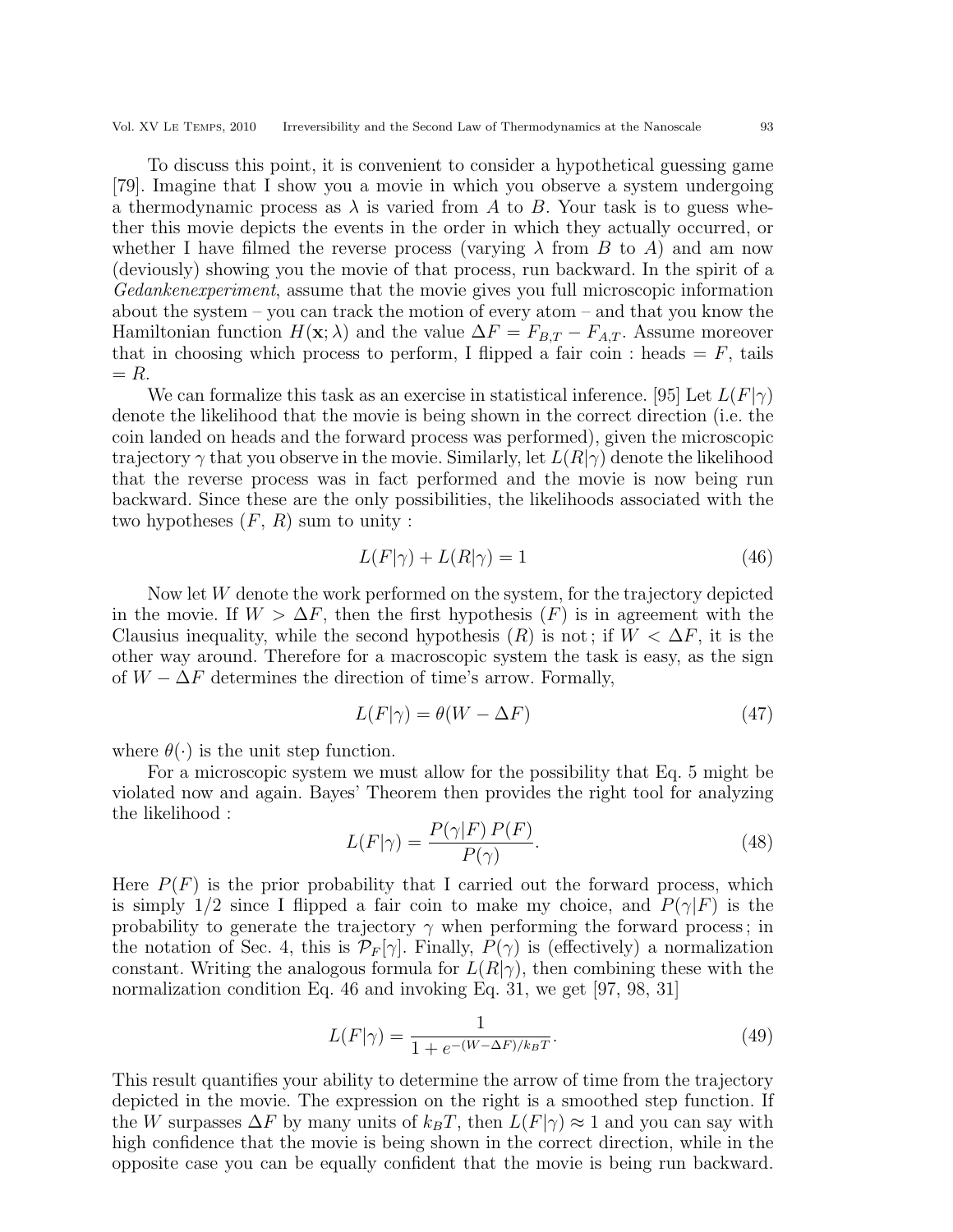The transition from one regime to the other – where time's arrow gets blurred, in essence – occurs over an interval of work values whose width is a few  $k_BT$ . (Indeed, when viewed from a distance – that is, when plotted as a function of  $W$  on an axis with macroscopic units of energy  $-$  Eq. 49 is indistinguishable from Eq. 47.) What is remarkable is that this transition does not depend on the details of either the system or the protocol  $\lambda(t)$ . Eq. 49 was derived by Shirts *et al* [97] and later by Maragakis *et* al [98] in the context of free energy estimation, where the interpretation is somewhat different from the one I have discussed here.

Finally, returning to the point mentioned at the end of the previous section, the Jensen-Shannon divergence has the following interpretation in the context of our hypothetical guessing game :  $JS(\mathcal{P}_F; \mathcal{P}_R)$  is the average gain in information (regarding which process was performed) obtained from observing the movie [95]. When the processes are highly irreversible, this approaches its maximum value,  $JS \approx \ln 2$ , corresponding to one bit of information. This makes sense : by watching the movie you are able to infer with confidence whether the coin I flipped turned up heads  $(F)$  or tails  $(R)$ . Feng and Crooks [95] have argued that this interpretation has surprisingly universal implications for biomolecular and other nanoscale machines. Namely, about  $4 - 8 k_B T$  of free energy must be dissipated per operating cycle to guarantee that the machine runs reliably in a designated direction (as opposed to taking backward and forward steps with equal probability, as would necessarily occur under equilibrium conditions).

Finally, time's arrow has unexpected relevance for the convergence of the exponential average in Eq. 15. Namely, the realizations that dominate that average are precisely those "during which the system appears as though it is evolving backward in time". [79] A detailed analysis of this assertion involves both hysteresis and relative entropy, thus nicely tying together the four strands of discussion represented by Sections  $3 - 6$ . [79]

# 7 Entropy production and related quantities

This review has focused on far-from-equilibrium predictions for work and free energy (Eqs. 15, 25, 30, 31) and how these inform our understanding of irreversibility and the second law of thermodynamics. Because the second law is often taken to be synonymous with the increase of entropy, we might well wonder how these predictions relate to statements about entropy.

As a point of departure, for macroscopic systems we can use the first law  $(\Delta U =$  $W + Q$ ) and the definition of free energy  $(F = U - ST)$  to write,

$$
\frac{W - \Delta F}{T} = \Delta S - \frac{Q}{T} = \Delta S_{\text{tot}},\tag{50}
$$

where  $\Delta S_{\text{tot}}$  is the combined entropy change of the system and reservoir. If we extend this to microscopic systems, accepting it as the *definition* of  $\Delta S_{\text{tot}}$  for a single realization of a thermodynamic process, then the results discussed in Sections 3 - 6 can formally be rewritten as statements about the fluctuations of entropy production.

When multiple thermal reservoirs are involved, one can generalize Eq. 6 in an obvious way by including terms for all the reservoirs, e.g.  $\mathcal{H} = H + \sum_{k} (H_{\text{env}}^{k} + H_{\text{int}}^{k}).$ Working entirely within a Hamiltonian framework, the results of Sec. 3, notably Eqs. 15, 19 and 20, can then be written in terms of entropy production, and generalized further by dropping the assumption that the system of interest begins in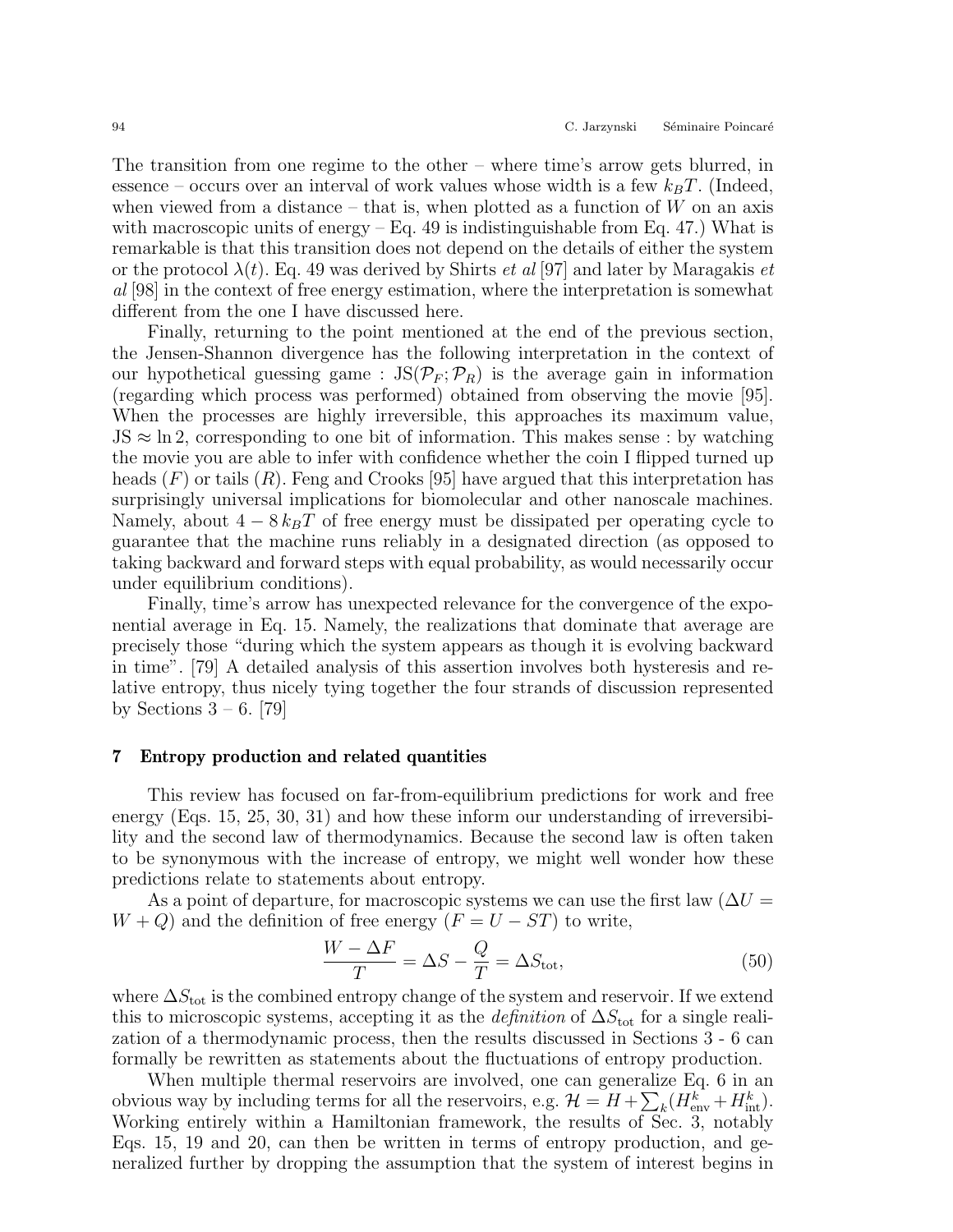equilibrium. [99] Esposito, Lindenberg and Van den Broeck have recently shown that in this situation the value of  $\Delta S_{\text{tot}}$  is equal to the statistical correlation that develops between the system and the reservoirs, as measured in terms of relative entropy. [100]

The Hamiltonian framework is often inconvenient for studying nonequilibrium steady states. Among the many tools that have been introduced for the theoretical analysis and numerical simulation of such states, Gaussian thermostats – the term refers to a method of modeling nonequilibrium systems based on Gauss's principle of least constraint [101] – have played a prominent role in recent developments in nonequilibrium thermodynamics. The term *fluctuation theorem* was originally applied to a property of entropy production, observed in numerical investigations of a sheared fluid simulated using a Gaussian thermostat [10, 11, 12, 13]. Since fluctuation theorems for entropy production have been reviewed elsewhere [21, 22, 24, 29, 30, 32, 33, 35, 36], I will limit myself to a brief summary of how these results connect to those of Sections 3 - 6.

The transient fluctuation theorem of Evans and Searles [11] applies to a system that evolves from an initial state of equilibrium to a nonequilibrium steady state. Letting  $p_{\tau}(\Delta s)$  denote the probability distribution of the entropy produced up to a time  $\tau > 0$ , it states that

$$
\frac{p_{\tau}(+\Delta s)}{p_{\tau}(-\Delta s)} = e^{\Delta s / k_B}.
$$
\n(51)

This is clearly similar to Eq. 30, except that it pertains to a single thermodynamic process, rather than a pair of processes  $(F \text{ and } R)$ . Eq. 51 implies an *integrated* fluctuation theorem,

$$
\langle e^{-\Delta s/k_B} \rangle = 1,\tag{52}
$$

that is entirely analogous to Eq. 15, and from this we in turn get analogues of Eqs. 19 and 20 :

$$
\langle \Delta s \rangle \ge 0 \qquad , \qquad P[\Delta s < -\xi] \le e^{-\xi/k_B} \tag{53}
$$

Now consider a system that is in a nonequilibrium steady state from the distant past to the distant future, such as a fluid under constant shear [10], and let  $\sigma \equiv$  $\Delta s/\tau$  denote the entropy production rate, time-averaged over a single, randomly sampled interval of duration  $\tau$ . The *steady-state* fluctuation theorem of Gallavotti and Cohen [12, 13] asserts that the probability distribution  $p_{\tau}(\sigma)$  satisfies

$$
\lim_{\tau \to \infty} \frac{1}{\tau} \ln \frac{p_{\tau}(+\sigma)}{p_{\tau}(-\sigma)} = \frac{\sigma}{k_B}.
$$
\n(54)

The integrated form of this result is [21]

$$
\lim_{\tau \to \infty} \frac{1}{\tau} \ln \left\langle e^{-\tau \sigma / k_B} \right\rangle_{\tau} = 0,
$$
\n(55)

where the brackets denote an average over intervals of duration  $\tau$ , in the steady state. Formal manipulations then give us

$$
\langle \sigma \rangle_{\tau} \ge 0 \qquad , \qquad \lim_{\tau \to \infty} \frac{1}{\tau} \ln P_{\tau} [\sigma < -\epsilon] \le -\epsilon, \tag{56}
$$

where  $P_{\tau}[\sigma < -\epsilon]$  is the probability to observe a time-averaged entropy production rate less than  $-\epsilon$ , during an interval of duration  $\tau$ . The resemblance between Eqs. 54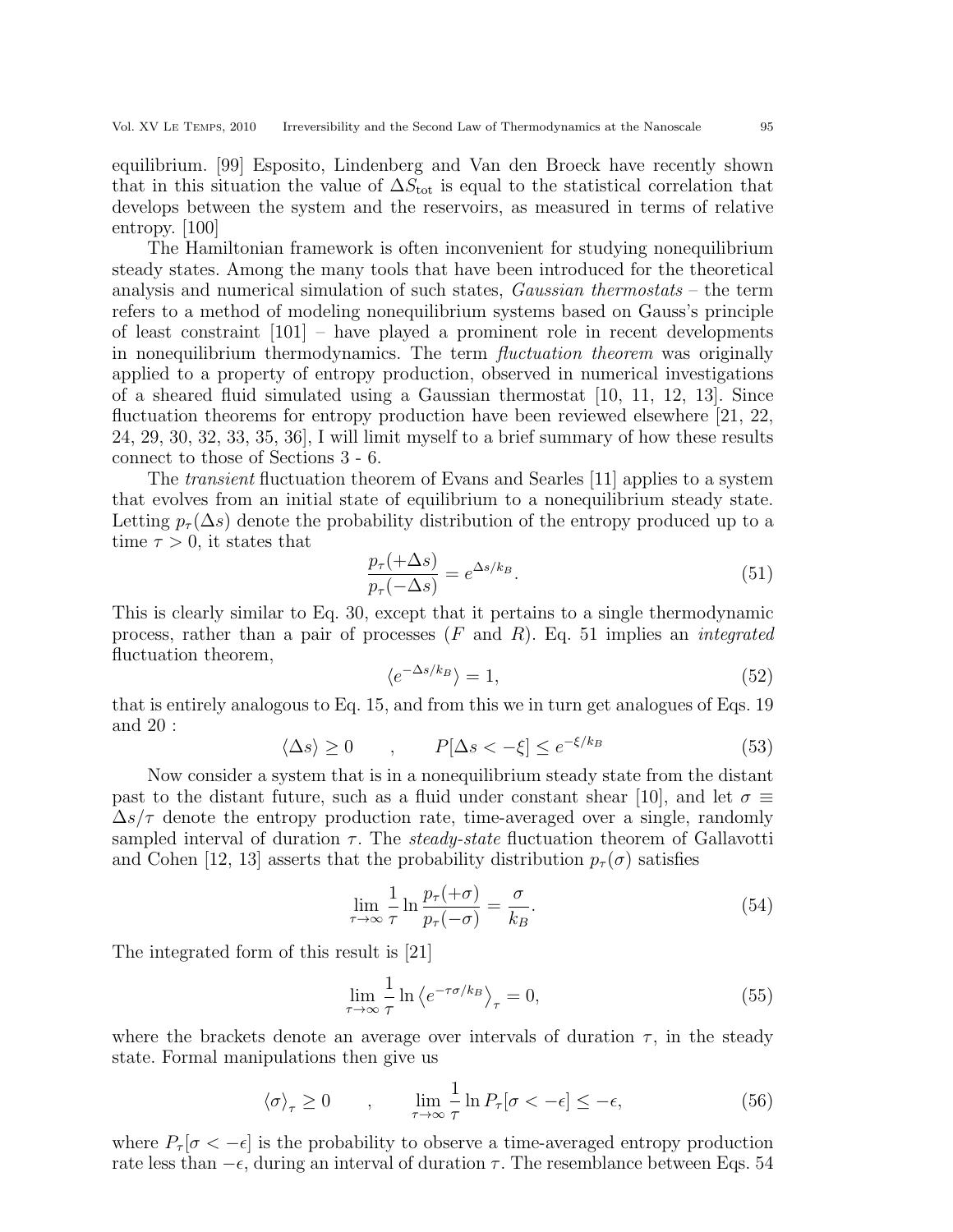- 56, and Eqs. 30, 15, 19, 20, respectively, should be obvious, although viewed as mathematical statements they are different.

The microscopic definition of entropy production in Eqs. 51 - 56 depends on the equations of motion used to model the evolution of the system. In the early papers on fluctuation theorems, entropy production was identified with phase space contraction along a deterministic but non-Hamiltonian trajectory [10, 11, 12, 13]. These results were then extended to encompass stochastic dynamics, first by Kurchan [14] for diffusion, and then by Lebowitz and Spohn [15] for Markov processes in general. Maes subsequently developed a unified framework based on probability distributions of "space-time histories" [16], that is trajectories. In all these cases, the validity of the fluctuation theorem ultimately traces back to the idea that trajectories come in pairs related by time-reversal, and that the production of entropy is intimately linked with the probability of observing one trajectory relative to the other, in a manner analogous with Eq. 31.

As an aside, it is intriguing to note that multiple fluctuation theorems can be valid simultaneously, in a given physical context. This idea was mentioned in passing by Hatano and Sasa [19] in the context of transitions between nonequilibrium states, and has been explored in greater detail by a number of authors since then [54, 103, 32, 104].

Finally, for nonequilibrium steady states there exist connections between relative entropy and entropy production, analogous to those discussed in Sec. 5. If relative entropy is used to quantify the difference between distributions of steady-state trajectories and their time-reversed counterparts, then the value of this difference can be equated with the thermodynamic production of entropy. This issue has been explored by Maes  $[16]$ , Maes and Netočný  $[105]$ , and Gaspard  $[106]$ .

## 8 Conclusions and Outlook

The central message of this review is that far-from-equilibrium fluctuations are more interesting than one might have guessed : they tell us something new about how the second law of thermodynamics operates at the nanoscale. In particular, they allow us to rewrite thermodynamic inequalities as equalities, and they reveal that nonequilibrium fluctuations encode equilibrium information.

The last observation has led to practical applications in two broad settings. The first is the development of numerical methods for estimating free energy differences, an active enterprise in computational chemistry and physics. [23] While traditional strategies involve equilibrium sampling, Eqs. 15, 25 and 30 suggest the use of nonequilibrium simulations to construct estimates of  $\Delta F$ . This is an ongoing area of research [107, 108], but nonequilibrium methods have gradually gained acceptance into the free energy estimation toolkit, and are being applied to a variety of molecular systems ; see Ref. [109] for a recent example.

Nonequilibrium work relations have also been applied to the analysis of singlemolecule experiments, as originally proposed by Hummer and Szabo [9] and pioneered in the laboratory by Liphardt et al. [64] Individual molecules are driven away from equilibrium using (for instance) optical tweezers or atomic-force microscopy, and from measurements of the work performed on these molecules, one can reconstruct equilibrium free energies of interest. [27, 110] For recent applications of this approach, see Refs. [111, 112, 113, 114].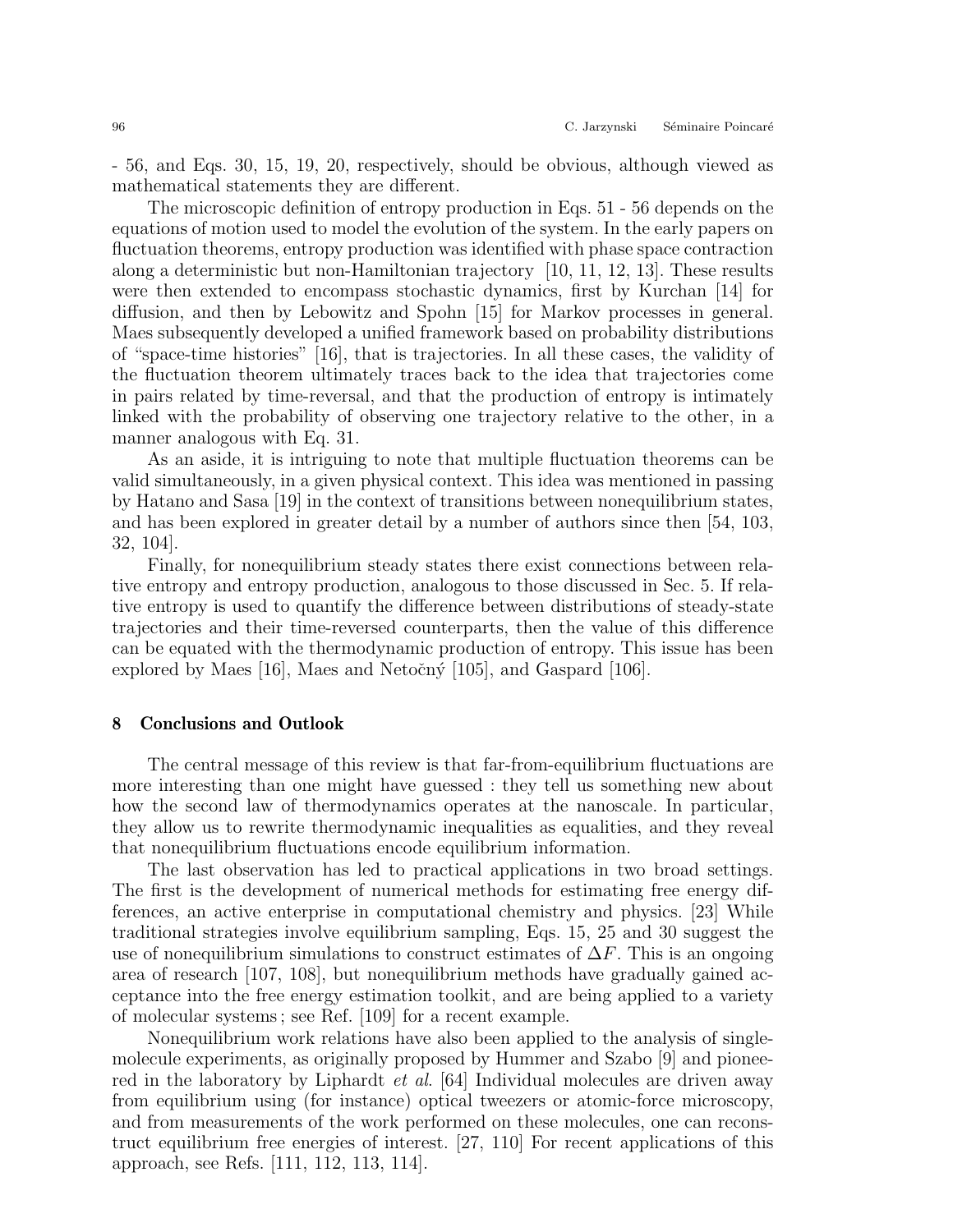It remains to be seen whether the understanding of far-from-equilibrium fluctuations that has been gained in recent years will lead to the formulation of a unified "thermodynamics of small systems", that is, a theoretical framework based on a few propositions, comparable to classical thermodynamics. Some progress, however, has been made in this direction.

For stochastic dynamics, Seifert and colleagues [54, 115, 116, 117, 32] – building on earlier work by Sekimoto [118, 37] – have developed a formalism in which microscopic analogues of all relevant macroscopic quantities are precisely defined. Many of the results discussed in this review follow naturally within this framework, and this has helped to clarify the relations among these results. [32] Evans and Searles [22] have championed the view that fluctuation theorems are most naturally understood in terms of a dissipation function,  $\Omega$ , whose properties are (by construction) independent of the dynamics used to model the system of interest. More recently, Ge and Qian [119] have proposed a unifying framework for stochastic processes, in which both the information entropy  $-\int p \ln p$  and the relative entropy  $\int p \ln(p/q)$  play key roles.

References [32] and [119] make a connection to earlier efforts by Oono and Paniconi [120] to develop a "steady-state thermodynamics" organized around nonequilibrium steady states. While the original goal was a phenomenological theory, the derivation by Hatano and Sasa of fluctuation theorems for transitions between steady states [19, 121] has encouraged a microscopic approach to this problem. [122, 123] In the absence of a universal statistical description of steady states analogous to the Boltzmann-Gibbs formula (Eq. 10) this has proven to be highly challenging.

This review has focused exclusively on classical fluctuation theorems and work relations, but the quantum case is also of considerable interest. While quantum versions of these results have been studied for some time [124, 125, 126, 127], the past two to three years have seen a surge of interest in this topic [128, 129, 130, 131, 132, 133, 134, 135, 136, 137, 138, 139, 140, 141, 142]. Quantum mechanics of course involves profound issues of interpretation. It can be hoped that in the process of trying to specify the quantum-mechanical definition of work [132], or dealing with open quantum systems [131, 137, 138, 139, 140, 141, 142], or analyzing exactly solvable models [130, 133, 135, 136], or proposing and ultimately performing experiments to test far-from-equilibrium predictions [134], important insights will be gained. Applications of nonequilibrium work relations to the detection of quantum entanglement [143] and to combinatorial optimization using quantum annealing [144] have very recently been proposed.

Finally, there has been a rekindled interest in recent years in the thermodynamics of information-processing systems and closely related topics such as the apparent paradox of Maxwell's demon [145]. Making use of the relations described in this review, a number of authors have investigated how nonequilibrium fluctuations and the second law are affected in situations involving information processing, such as occur in the context of memory erasure and feedback control. [146, 147, 148, 149, 150]

# Acknowledgments

I gratefully acknowledge financial support from the National Science Foundation (USA), under DMR-0906601. This article will appear in Annu. Rev. Cond. Mat. Phys.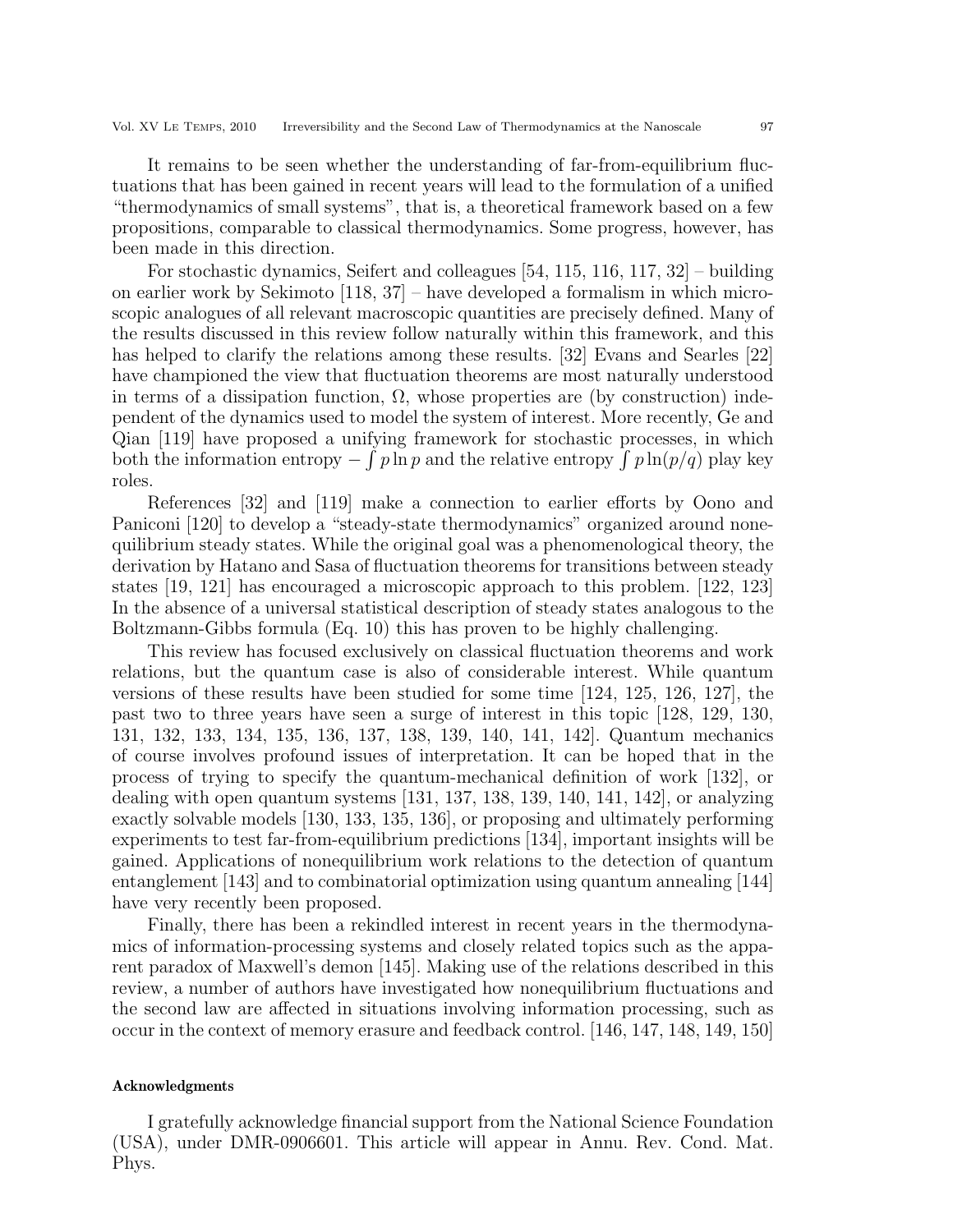# References

- [1] Kolomeisky AB., Fisher ME.: Annu. Rev. Phys. Chem. 58, 675–95 (2006).
- [2] Smith DE., Tans SJ., Smith SB., Grimes S., Anderson DL., Bustamante C.: Nature 413, 748–52 (2001).
- [3] Bustamante C., Liphardt J., Ritort F.: Phys. Today 58 (July), 43–48 (2005).
- [4] Bochkov GN., Kuzovlev YuE.: Zh. Eksp. Teor. Fiz. 72, 238–47 (1977).
- [5] Bochkov GN., Kuzovlev YuE.: Zh. Eksp. Teor. Fiz. 76, 1071 (1979).
- [6] Jarzynski C.: Phys. Rev. Lett. 78, 2690–2693 (1997).
- [7] Jarzynski C.: Phys. Rev. E 56, 5018–5035 (1997).
- [8] Crooks GE.: J. Stat. Phys. 90, 1481–87 (1998).
- [9] Hummer G., Szabo A.: 2001. Proc. Natl. Acad. Sci. (USA) 98, 3658–61 (2001).
- [10] Evans DJ., Cohen EGD., Morriss GP.: Phys. Rev. Lett. 71, 2401–04 (1993).
- [11] Evans DJ., Searles DJ.: Phys. Rev. E 50, 1645–48 (1994).
- [12] Gallavotti G., Cohen EGD.: Phys. Rev. Lett. 74, 2694–97 (1995).
- [13] Gallavotti G., Cohen EGD.: J. Stat. Phys. 80, 931–970 (1995).
- [14] Kurchan J.: J. Phys. A: Math. Gen. 31, 3719–29 (1998).
- [15] Lebowitz JL., Spohn H.: J. Stat. Phys. 95, 333–65 (1999).
- [16] Maes C.: J. Stat. Phys. 95, 367–92 (1999).
- [17] Crooks GE.: Phys. Rev. E **60**, 2721–26 (1999).
- [18] Crooks GE.: Phys. Rev. E **61**, 2361–66 (2000).
- [19] Hatano T., Sasa S-I.: Phys. Rev. Lett. 86, 3463–66 (2001).
- [20] Adib AB.: Phys. Rev. E 71,  $056128/1-5$  (2005).
- [21] Gallavotti G.: Statistical Mechanics: A Short Treatise. Springer-Verlag, Berlin (1999).
- [22] Evans DJ., Searles DJ.: Adv. Phys. 51, 1529–85 (2002).
- [23] Frenkel D., Smit B.: Understanding Molecular Simulation: From Algorithms to Applications. Academic Press, San Diego (2002).
- [24] Maes C.: Séminaire Poincaré 2, 29–62 (2003).
- [25] Ritort F.: Séminaire Poincaré 2, 193–226 (2003).
- [26] Hummer G., Szabo A.: Acc. Chem. Res. 38, 504–13 (2005).
- [27] Ritort F.: J. Phys.: Condens. Matter **18**, R531–83 (2006).
- [28] Kurchan J.: J. Stat. Mech.: Theory and Experiment P07005/1–14 (2007).
- [29] Harris RJ., Schütz G. M.: J. Stat. Mech.: Theory and Experiment  $P07020/1-45$ (2007).
- [30] Gallavotti G.: Eur. Phys. J. B 64, 315–20 (2008).
- [31] Jarzynski C.: Eur. Phys. J. B 64, 331–40 (2008).
- [32] Seifert U.: 2008. Eur. Phys. J. B 64, 423–431 (2008).
- [33] Sevick EM., Prabhakar R., Williams SR., Searles DJ.: Annu. Rev. Phys. Chem. 59, 603–33 (2008).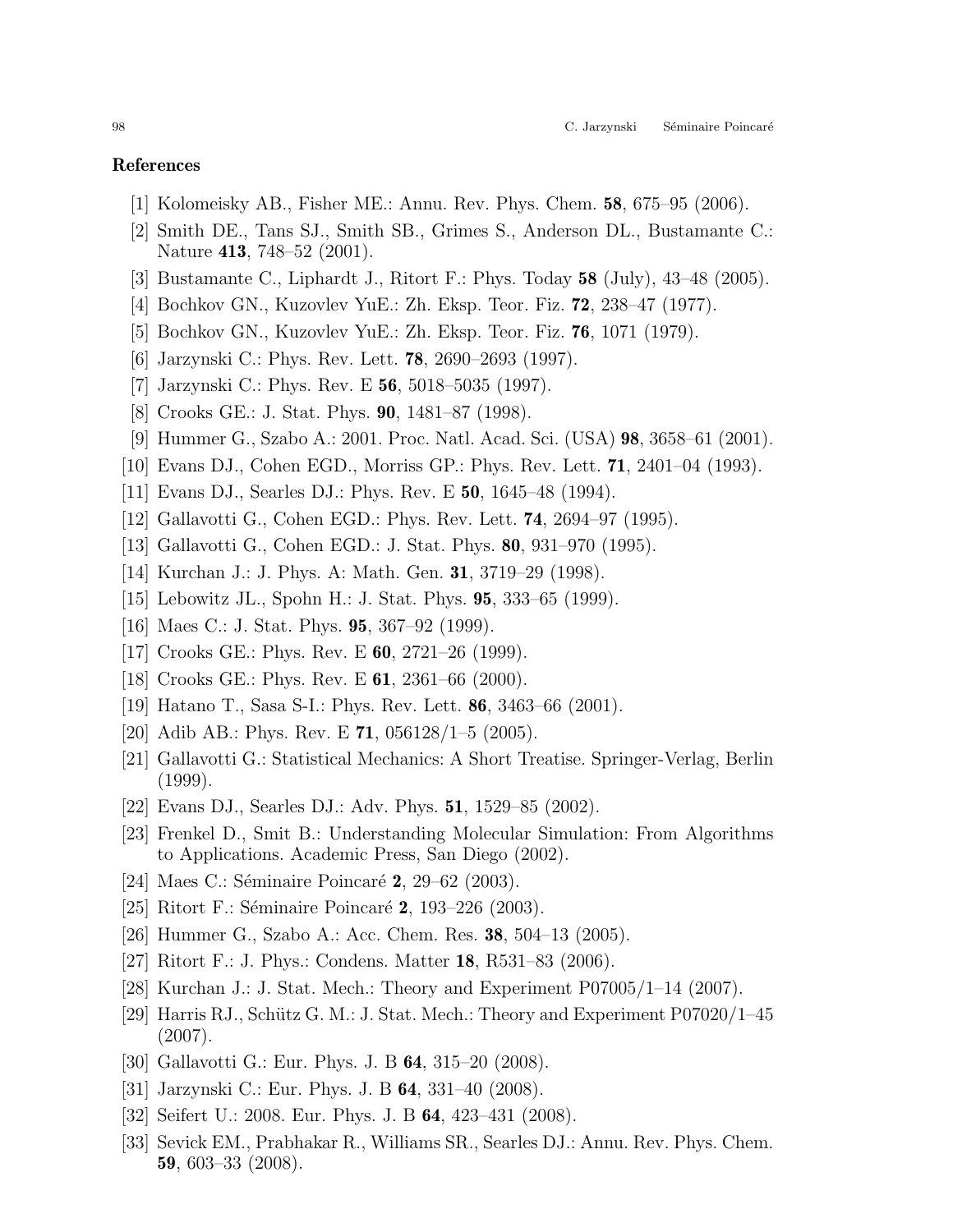- [34] Evans DJ., Morriss G.: Statistical Mechanics of Nonequilibrium Liquids. 2nd ed. Cambridge University Press, Cambridge (2008).
- [35] Esposito M., Harbola U., Mukamel S.: 2009. Rev. Mod. Phys. 81, 1665–1702 (2009).
- [36] Kurchan J.: Lecture Notes of the Les Houches Summer School: Volume 90, August 2008 (arXiv:0901.1271v2) (2010).
- [37] Sekimoto K.: Stochastic Energetics. Lecture Notes in Physics 799. Springer, Berlin (2010).
- [38] Boksenbojm E., Wynants B., Jarzynski C.: Physica A (2010), (in press)
- [39] Finn CBP.: Thermal Physics. 2nd ed. Chapman and Hall, London (1993).
- [40] Uhlenbeck GE., Ford GW.: Lectures in Statistical Mechanics. American Mathematical Society, Providence (1963). Chapter 1, Section 7.
- [41] Jarzynski C.: Acta Phys. Pol. B 29, 1609–22 (1998).
- [42] Jarzynski C.: C. R. Physique 8, 495–506 (2007).
- [43] Vilar JMG., Rubi JM.: Phys. Rev. Lett. 100, 020601/1–4 (2008).
- [44] Peliti L.: J. Stat. Mech.: Theory and Experiment P05002/1–9 (2008).
- [45] Peliti L.: Phys. Rev. Lett. **101**, 098901 (2008).
- [46] Vilar JMG., Rubi JM.: Phys. Rev. Lett. **101**, 098902 (2008).
- [47] Horowitz J., Jarzynski C.: Phys. Rev. Lett. 101, 098903 (2008).
- [48] Vilar JMG., Rubi JM.: Phys. Rev. Lett. 101, 098904 (2008).
- [49] Zimanyi EN., Silbey RJ.: J. Chem. Phys. 130, 171102/1–3 (2009).
- [50] Jarzynski C.: J. Stat. Mech.: Theory and Experiment P09005/1–13 (2004).
- [51] Sun SX.: J. Chem. Phys. **118**, 5769–75 (2003).
- [52] Evans DJ.: Mol. Phys. **101**, 1551–45 (2003).
- [53] Imparato A., Peliti L.: Europhys. Lett. 70, 740–46 (2005).
- [54] Seifert U.: Phys. Rev. Lett. **95**, 040602/1–4 (2005).
- [55] Oberhofer H., Dellago C., Geissler PL.: J. Chem. Phys. 109, 6902–15 (2005).
- [56] Cuendet MA.: Phys. Rev. Lett. **96**,  $120602/1-4$  (2006).
- [57] Cuendet MA.: J. Chem. Phys. **125**, 144109/1-12 (2006).
- [58] Schöll-Paschinger E., Dellago C.: J. Chem. Phys.  $125, 054105/1-5$  (2006).
- [59] Chelli R., Marsili S., Barducci A., Procacci P.: 2007. Phys. Rev. E 75,  $050101(R)/1-4$  (2007).
- [60] Ge H., Qian M.: J. Math. Phys. 48, 053302/1–11 (2007).
- [61] Ge H., Jiang D-Q.: J. Stat. Phys. 131, 675–89 (2008).
- [62] Williams SR., Searles DJ., Evans DJ.: Phys. Rev. Lett. 100, 250601/1–4 (2008).
- [63] Chetrite R., Gawędzki K.: Commun. Math. Phys. **282**, 469–518 (2008).
- [64] Liphardt J., Dumont S., Smith SB., Tinoco I Jr., Bustamante C.: Science 296, 1832–35 (2002).
- [65] Douarche F., Ciliberto S., Petrosyan A.: J. Stat. Mech.: Theory and Experiment P09011/1–18 (2005).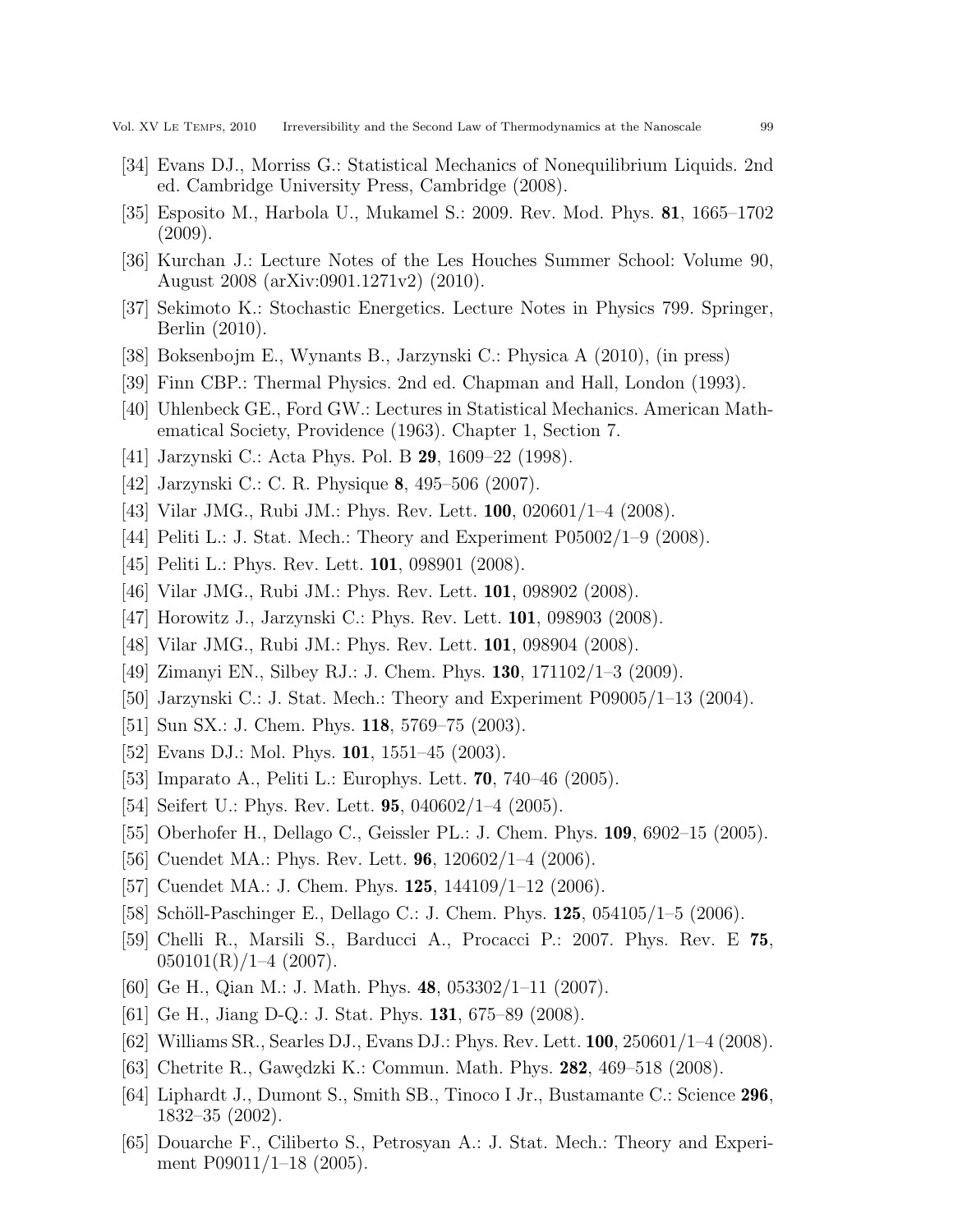- [66] Blickle V., Speck T., Helden L., Seifert U., Bechinger C.: Phys. Rev. Lett. 96,  $070603/1 - 4$  (2006).
- [67] Douarche F., Ciliberto S., Petrosyan A., Rabbiosi I.: Europhys. Lett. 70, 593– 99 (2005).
- [68] Goldstein H.: Classical Mechanics. 2nd ed. Addison-Wesley, Reading, Massachusetts (1980).
- [69] Bochkov GN., Kuzovlev YuE.: Physica A 106, 443–79 (1981).
- [70] Bochkov GN., Kuzovlev YuE.: Physica A 106, 480–520 (1981).
- [71] Horowitz J., Jarzynski C.: J. Stat. Mech.: Theory and Experiment P11002/1– 14 (2007).
- [72] Chandler D.: Introduction to Modern Statistical Mechanics. section 5.5. Oxford University Press, New York (1987).
- [73] Hermans J.: J. Phys. Chem. 114, 9029–32 (1991).
- [74] Wood RH., Mühlbauer CF., Thompson PT.: J. Phys. Chem. **95**, 6670–75 (1991).
- [75] Hendrix DA., Jarzynski C.: J. Chem. Phys. 114, 5974–81 (2001).
- [76] Speck T., Seifert U.: Phys. Rev. E **70**,  $066112/1-4$  (2004).
- [77] Cohen EGD., Berlin TH.: Physica 26, 717–29 (1960).
- [78] Evans DJ., Searles DJ.: Phys Rev E 53, 5808–15 (1996).
- [79] Jarzynski C.: Phys. Rev. E **73**,  $046105/1-10$  (2006).
- [80] Gibbs JW.: Elementary Principles in Statistical Mechanics. Scribner's, New York (1902).
- [81] Campisi M.: Studies in History and Philosophy of Modern Physics 39, 181–94 (2008).
- [82] Sato K.: J. Phys. Soc. Japan 71, 1065–66 (2002).
- [83] Marathe R., Parrondo JMR.: arXiv:0909.0617v2, (2010).
- [84] Jarzynski C.: Proc. Natl. Acad. Sci. (USA) 98, 3636–38 (2001).
- [85] Berkovich R., Klafter J., Urbakh M.: J. Phys.: Condens. Matter 20, 345008/1–7 (2008).
- [86] Collin D., Ritort F., Jarzynski C., Smith SB., Tinoco I. Jr., Busamante C.: Nature 437, 231–34 (2005).
- [87] Planck M.: 1927. Treatise on Thermodynamics, 3rd ed. (translated from 7th German edition). Longmans, Green and Co., Inc., London. Page 89, (1927), (Dover edition, 1945).
- [88] Douarche F., Joubaud S., Garnier NB., Petrosyan A., Ciliberto S.: Phys. Rev. Lett. **97**,  $140603/1-4$  (2006).
- [89] Cleuren B., Van den Broeck C., Kawai R.: Phys. Rev. Lett. 96, 050601/1–4 (2006).
- [90] Tolman RC.: Proc. Natl. Acad. Sci. (USA) 11, 436-39 (1925).
- [91] Cover TM., Thomas JA.: Elements of Information Theory. John Wiley and Sons, Inc. New York (1991).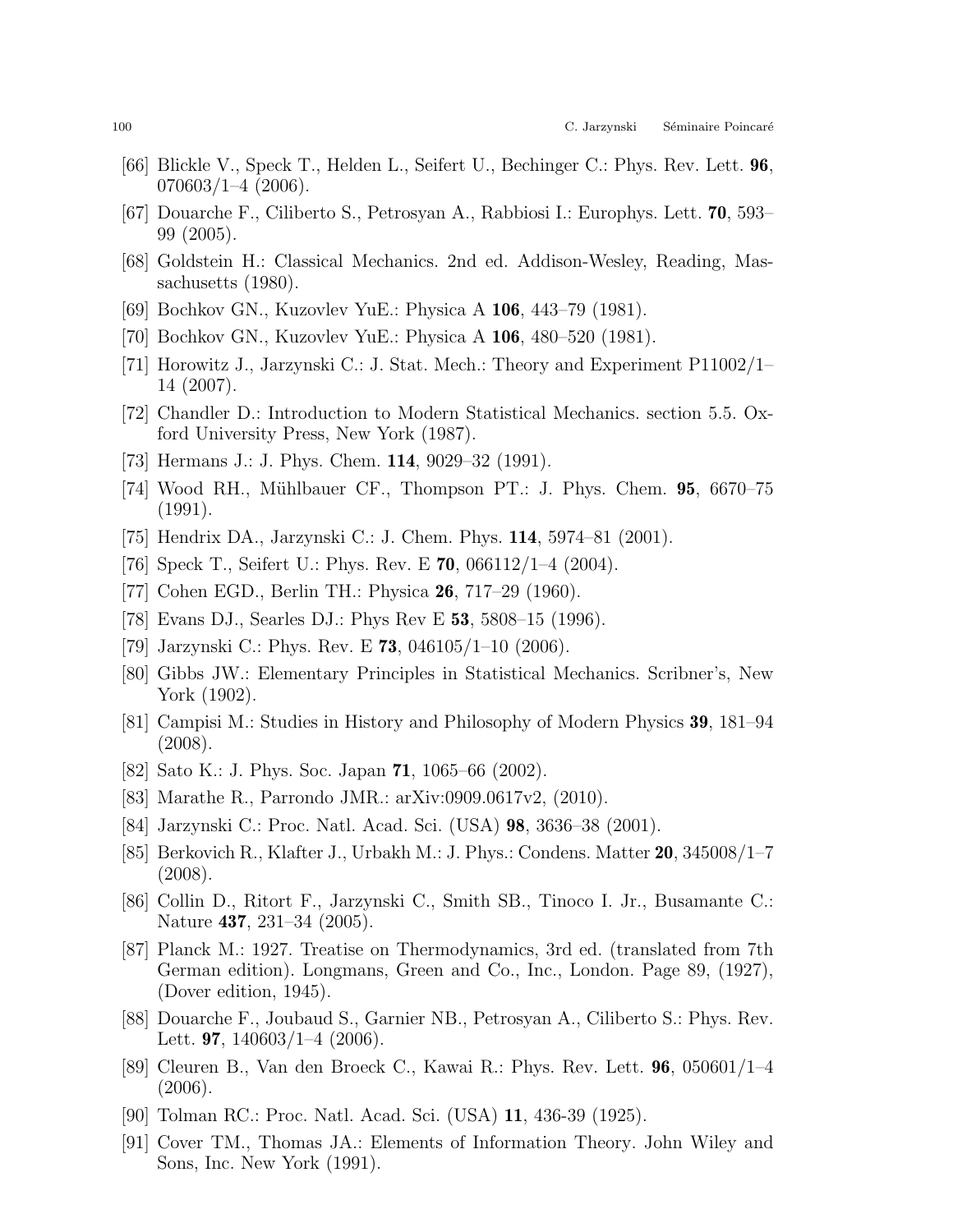- [92] Qian H.: Phys. Rev. E **63**, 042103/1–4 (2001).
- [93] Kawai R., Parrondo JMR., Van den Broeck C.: Phys. Rev. Lett. 98, 080602/1– 4 (2007).
- [94] Vaikuntanathan S., Jarzynski C.: EPL 87, 60005/1–6 (2009).
- [95] Feng EH., Crooks, GE.: Phys. Rev. Lett. 101, 090602/1–4 (2008).
- [96] Eddington AS.: The Nature of the Physical World. Macmillan (1928).
- [97] Shirts ME., Bair E., Hooker G., Pande VS.: Phys. Rev. Lett. 91, 140601/1–4 (2003).
- [98] Maragakis P., Ritort F., Bustamante C., Karplus M., Crooks GE.: J. Chem. Phys. 129, 024102/1–8 (2008).
- [99] Jarzynski C.: J. Stat. Phys. 96, 415–27 (1999).
- [100] Esposito M., Lindenberg K., Van den Broeck C.: New J. Phys. 12, 013013/1–10 (2010).
- [101] Evans DJ., Hoover WG., Failor BH., Moran B., Ladd AJC.: Phys. Rev. A 28, 1016–21 (1983).
- [102] Touchette H.: Phys. Reports 478, 1–69 (2009).
- [103] Chernyak VY., Chertkov M., Jarzynski C.: J. Stat. Mech.: Theory and Experiment P08001/1–19 (2006).
- [104] Esposito M., Van den Broeck C.: Phys. Rev. Lett. 104, 090601/1–4 (2010).
- [105] Maes C., Netočný K.: J. Stat. Phys. **110**, 269–310 (2003).
- [106] Gaspard P.: J. Stat. Phys. 117, 599–615 (2004).
- [107] Park S., Schulten K.: J. Chem. Phys. 120, 5946–61 (2004).
- [108] Chipot C., Pohorille A.: Free Energy Calculations. Springer, Berlin (2007).
- [109] Chami F., Wilson MR.: J. Am. Chem. Soc. 132, 7794–7802 (2010).
- [110] Bustamante C.: Quar. Rev. Biophys. 38, 291–301 (2005).
- [111] Harris NC., Song Y., Kiang C-H.: Phys. Rev. Lett. 99, 068101/1–4 (2007).
- [112] Greenleaf WJ., Frieda KL., Foster DAN., Woodside MT., Block SM.: Science 319, 630–33 (2008).
- [113] Junier I., Mossa A., Manosas M., Ritort F.: Phys. Rev. Lett. 102, 070602/1–4 (2009).
- [114] Shank EA., Cecconi C., Dill JW., Marqusee S., Bustamante C.: Nature 465, 637–41 (2010).
- [115] Speck T., Seifert U.: J. Phys. A: Math. Gen. 38, L581–88 (2005).
- [116] Schmiedl T., Seifert U.: J. Chem. Phys. 126, 044101/1–12 (2007).
- [117] Schmiedl T., Speck T., Seifert U.: J. Stat. Phys. 128, 77–93 (2007).
- [118] Sekimoto K.: Prog. Theor. Phys. Suppl 130, 17–27 (1998).
- [119] Ge H., Qian H.: Phys. Rev. E 81, 051133/1–5 (2010).
- [120] Oono Y., Paniconi M.: Prog. Theor. Phys. Suppl 130, 29–44 (1998).
- [121] Trepagnier EH., Jarzynski C., Ritort F., Crooks GE., Bustamante CJ., Liphardt J.: Proc. Natl. Acad. Sci. (USA) 101, 15038–41 (2004).